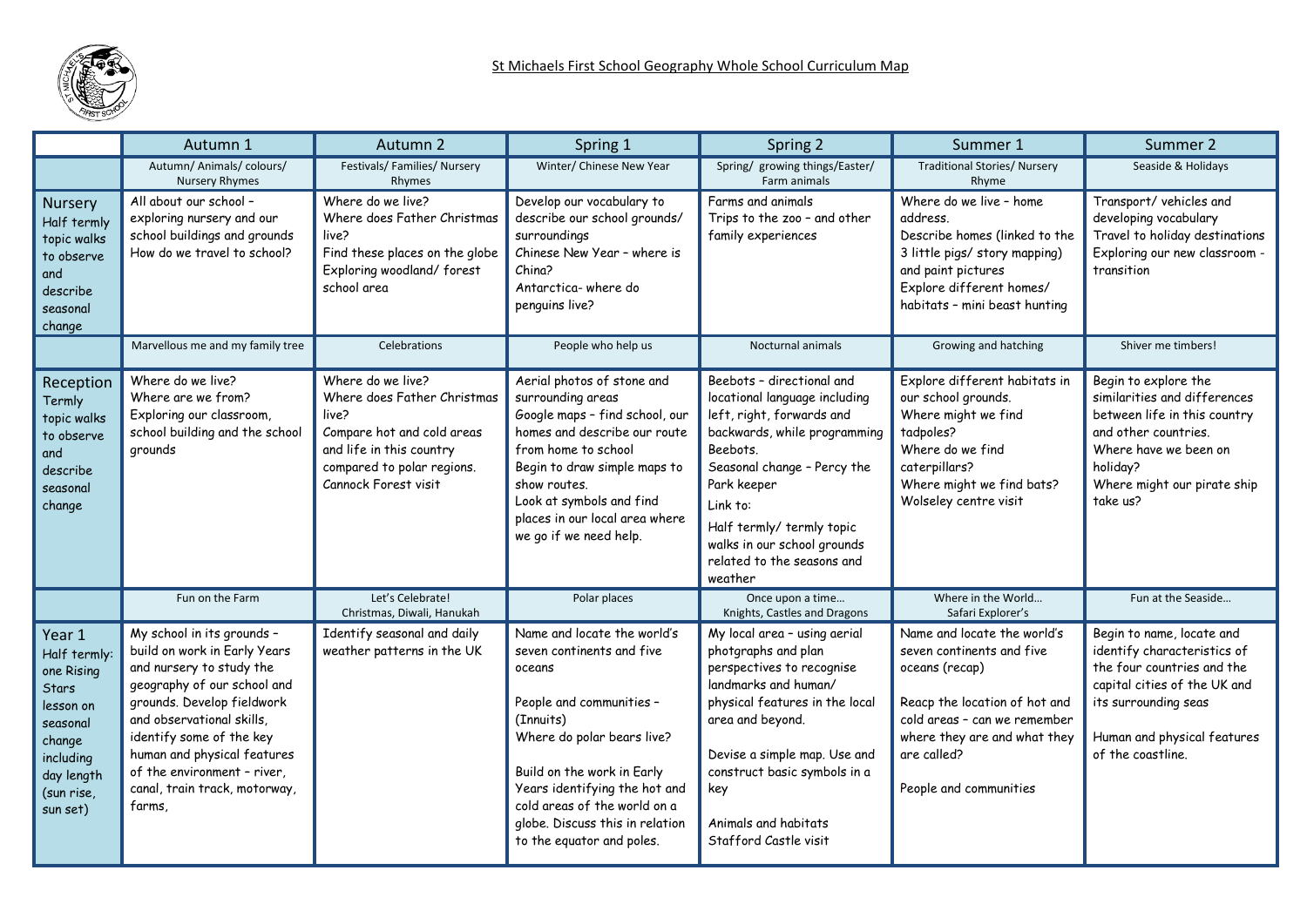|        | The Great Fire of London                                                                                                                                     | Blast from the Past                                                                                                                                                                                                                                                                                                                                                                                                                                                                                                                             | Fabulous Fairy tales                                                                                                                                                                                                                                                                                                                                                                                                                                         | Crazy Crayons | Awesome Authors                                                                                                                                                                                                                                                                                                                                                                                      | <b>Animal Antics</b>                                                                                                                                                                                                                                                                                                                                                                                                                       |
|--------|--------------------------------------------------------------------------------------------------------------------------------------------------------------|-------------------------------------------------------------------------------------------------------------------------------------------------------------------------------------------------------------------------------------------------------------------------------------------------------------------------------------------------------------------------------------------------------------------------------------------------------------------------------------------------------------------------------------------------|--------------------------------------------------------------------------------------------------------------------------------------------------------------------------------------------------------------------------------------------------------------------------------------------------------------------------------------------------------------------------------------------------------------------------------------------------------------|---------------|------------------------------------------------------------------------------------------------------------------------------------------------------------------------------------------------------------------------------------------------------------------------------------------------------------------------------------------------------------------------------------------------------|--------------------------------------------------------------------------------------------------------------------------------------------------------------------------------------------------------------------------------------------------------------------------------------------------------------------------------------------------------------------------------------------------------------------------------------------|
| Year 2 | Build on work in summer term<br>of year 1 - locate and name<br>the four countries and capital<br>cities in the UK<br>Can we remember any<br>characteristics? |                                                                                                                                                                                                                                                                                                                                                                                                                                                                                                                                                 | We are Geographers -<br>developing geographical skills:<br>Recap oceans and continents<br>Focusing on the local area,<br>who can remember what<br>sources we can use to look at<br>aerial view of stone and the<br>surrounding locality?<br>Find areas of interest in our<br>local community and plan/<br>draw routes to travel to<br>those places<br>Develop atlas skills - how do<br>we use an atlas. Build on<br>understanding of using keys/<br>symbols. |               | Build on the work in Year 1:<br>Coast to coast - human and<br>physical features of the UK<br>coastline.<br>Compare and contrast with a<br>seaside location in a non-<br>European country.<br>Fieldwork- trip to church and<br>local library<br>Link back to map work based<br>on routes to places of<br>interest in the local area                                                                   |                                                                                                                                                                                                                                                                                                                                                                                                                                            |
|        | Prehistoric Britain                                                                                                                                          | European Adventure                                                                                                                                                                                                                                                                                                                                                                                                                                                                                                                              | The Romans in Britain                                                                                                                                                                                                                                                                                                                                                                                                                                        | Chocolate     | Maps                                                                                                                                                                                                                                                                                                                                                                                                 | <b>Rivers</b><br>Go With The Flow                                                                                                                                                                                                                                                                                                                                                                                                          |
| Year 3 |                                                                                                                                                              | Understand the physical and<br>human geography of Modern<br>Europe.<br>Create a map of Europe<br>(including Russia)<br>Investigate key European<br>physical features.<br>Research a European capital<br>city for a display and examine<br>the weather from each of<br>Europe's climate zones.<br>Country Focus - France -<br>Linked to learning French.<br>Study the geographical<br>similarities and differences<br>between these regions (human<br>and physical)<br>Children can name and locate<br>the oceans and continents of<br>the world | Map work<br>Where the Romans came<br>from. Roman Britain -<br>examining place times and<br>landscape features that<br>influenced settlement.                                                                                                                                                                                                                                                                                                                 |               | Building map skills:<br>Establish orienteering link to<br>develop orienteering within<br>the school grounds<br>Look at local area maps and<br>identify/ find given symbols<br>from a key<br>Use 4 figure grid references<br>Use 8 point compass<br>directions<br>Follow and create routes<br>using a compass and<br>directions.<br>Develop knowledge of Uk<br>counties, county towns and<br>borders. | Rivers<br>Understand the journey of a<br>river from the source to the<br>sea.<br>Understand the water cycle.<br>Name and locate local rivers<br>and other main rivers in the<br><b>UK</b><br>Rivers and People<br>Find out about the importance<br>of rivers in settlements,<br>travel and farming.<br>Investigate bridges,<br>irrigation, and the industrial<br>use of rivers.<br>River studies visit to<br>Wolseley Bridge (River Trent) |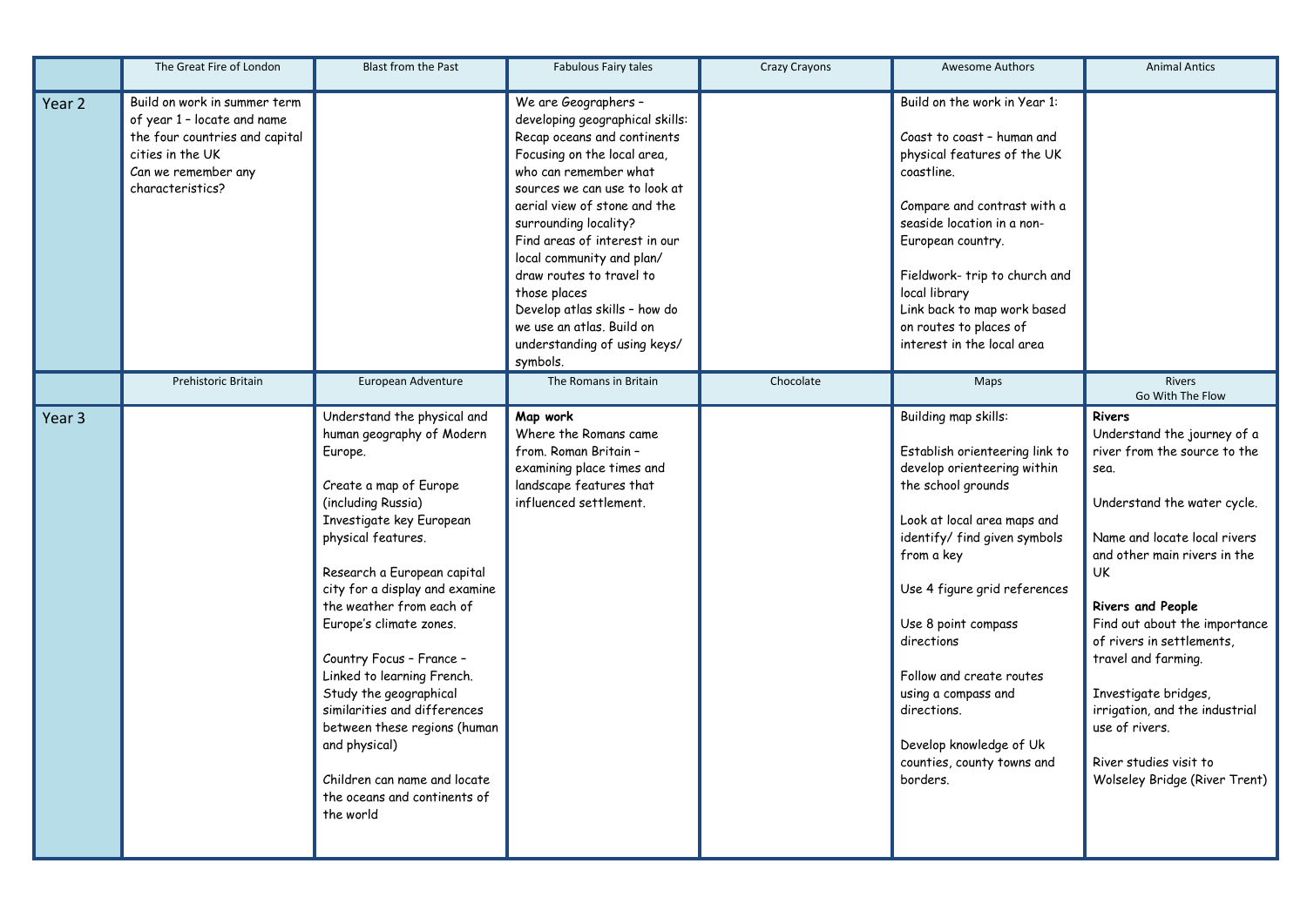|                            | Anglo-Saxons & Vikings                                                           |                                                                        |                                                                                                                                                                                                                                                                                   |                                                                        |                                                                                                                                                                                                                  |                                               | Chocolate                                                                                                                                                                                                                                        |                                                     |                                                                                                                                                               |                                                     | <b>Ancient Egyptians</b>                                                                                                                                                        |                                              |
|----------------------------|----------------------------------------------------------------------------------|------------------------------------------------------------------------|-----------------------------------------------------------------------------------------------------------------------------------------------------------------------------------------------------------------------------------------------------------------------------------|------------------------------------------------------------------------|------------------------------------------------------------------------------------------------------------------------------------------------------------------------------------------------------------------|-----------------------------------------------|--------------------------------------------------------------------------------------------------------------------------------------------------------------------------------------------------------------------------------------------------|-----------------------------------------------------|---------------------------------------------------------------------------------------------------------------------------------------------------------------|-----------------------------------------------------|---------------------------------------------------------------------------------------------------------------------------------------------------------------------------------|----------------------------------------------|
| Year 4                     | Viking Journeys<br>Locate the world's countries<br>using maps to focus on Europe |                                                                        | Local area and transport links<br>Map work using google maps<br>and locally produced maps<br>Fieldwork - walk in the local<br>area to identify human and<br>physical features.<br>Walk along the canal and<br>discuss features, and how use<br>of canals has changed over<br>time |                                                                        | 'Somewhere to settle'<br>Looking at human and physical<br>characteristics of the<br>landscape and how this<br>impacts on settlements.<br>Reinforce UK map work<br>Finding places on a map.<br>Laches Wood visit. |                                               | Location and transport of<br>chocolate.<br>Focus on the location of the<br>tropics and cancer and<br>Capricorn and the area<br>between<br>West Africa (Nigeria, Ghana)<br>Asia<br>Central America<br>(Brazil and Ecuador)<br>Cadbury World Visit |                                                     | Biomes of the world<br>Islands of East Asia<br>Continents and Oceans<br>Climate zones<br>Tropic of cancer/ Capricorn<br>Vegetation belts<br>Chester Zoo visit |                                                     | Kenya/ Egypt (linked to<br>transition topic with middle<br>school)<br>Map work<br>Comparison between local<br>area and an area in Kenya/<br>Egypt.<br>Lichfield Cathedral visit |                                              |
| Year 5<br>Middle<br>School | Christchurch<br>Where are<br>we in the<br>World?                                 | Walton<br>A study of<br>North<br>America and<br>map skills             | Christchurch<br>Where are<br>we in the<br>World?                                                                                                                                                                                                                                  | Walton<br>A study of<br>North<br>America and<br>map skills             | Christchurch<br>Mountains                                                                                                                                                                                        | Walton<br>A study of<br>North<br>Africa/Eygpt | Christchurch<br>Amazina<br>Americas                                                                                                                                                                                                              | Walton<br>OS map skills                             | Christchurch<br>World's<br>Amazing<br>places                                                                                                                  | Walton<br>OS map skills                             | Christchurch<br>Sustainability                                                                                                                                                  | Walton<br>The Amazon<br>rainforest           |
| Year 6<br>Middle<br>School | Christchurch<br>Flooding LIC<br>(Bangladesh)                                     | Walton<br>Human<br>geography -<br>the growth<br>of cities in<br>the UK | Christchurch<br>Flooding HIC<br>(Bocastle)                                                                                                                                                                                                                                        | Walton<br>Human<br>geography -<br>the growth<br>of cities in<br>the UK | Christchurch<br><b>India</b>                                                                                                                                                                                     | Walton<br>Map skills -<br>UK                  | Christchurch<br>Map Skills                                                                                                                                                                                                                       | Walton<br>Planet -<br>Earth -<br>mountain<br>ranges | Christchurch<br>Tourism                                                                                                                                       | Walton<br>Planet -<br>Earth -<br>mountain<br>ranges | Christchurch<br>Tourism                                                                                                                                                         | Walton<br>Local area<br>study -<br>geography |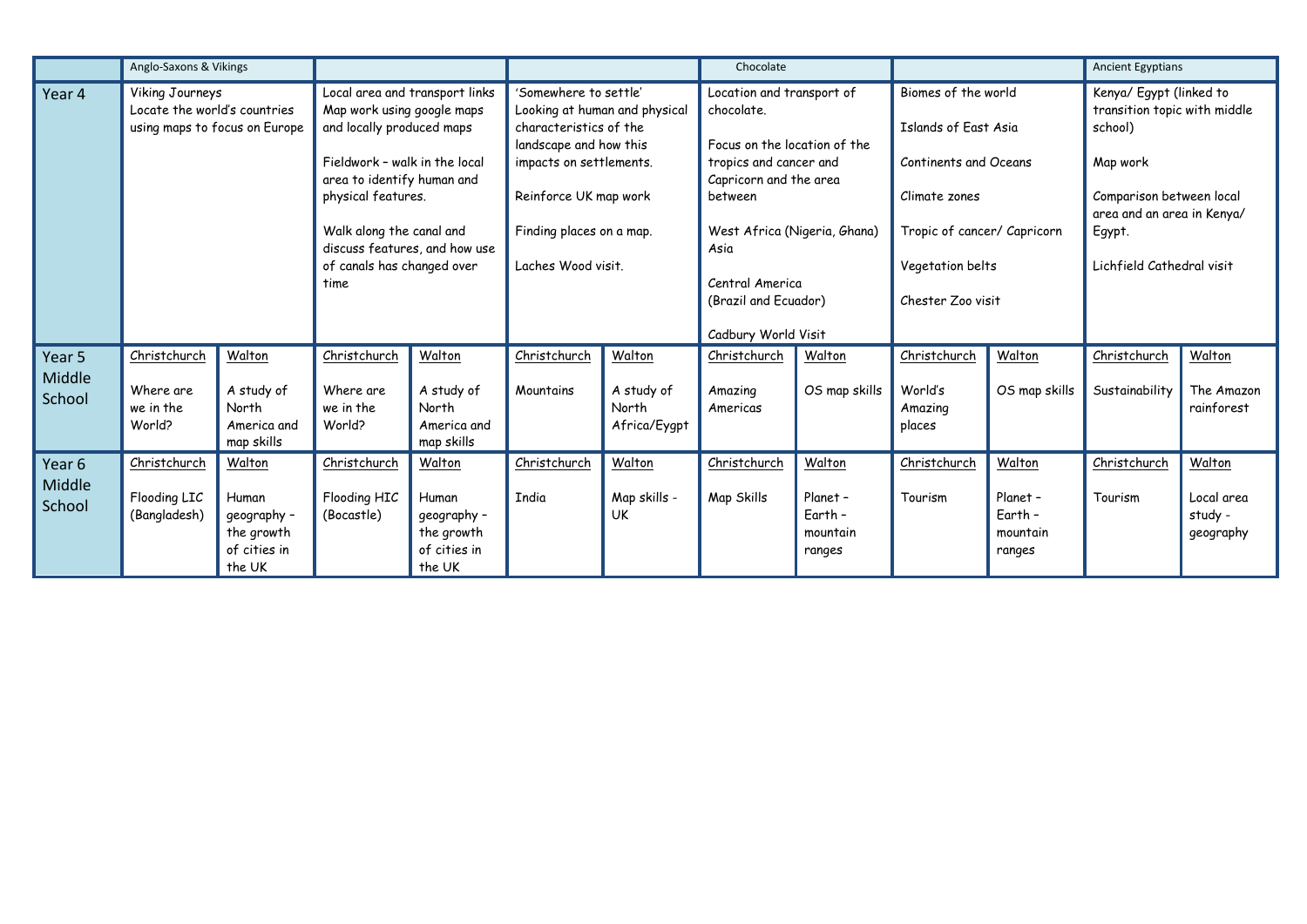#### **Purpose of Study (National Curriculum)**

A high-quality geography education should inspire in pupils a curiosity and fascination about the world and its people that will remain with them for the rest of their lives. Teaching should equip pupils with knowledge about diverse places, people, resources and natural and human environments, together with a deep understanding of the Earth's key physical and human processes. As pupils progress, their growing knowledge about the world should help them to deepen their understanding of the interaction between physical and human processes, and of the formation and use of landscapes and environments. Geographical knowledge, understanding and skills provide the frameworks and approaches that explain how the Earth's features at different scales are shaped, interconnected and change over time.

### **Aims (National Curriculum)**

The national curriculum for geography aims to ensure that all pupils:

- develop contextual knowledge of the location of globally significant places both terrestrial and marine including their defining physical and human characteristics and how these provide a geographical context for understanding the actions of processes
- understand the processes that give rise to key physical and human geographical features of the world, how these are interdependent and how they bring about spatial variation and change over time

 $\Box$  are competent in the geographical skills needed to:

collect, analyse and communicate with a range of data gathered through experiences of fieldwork that deepen their understanding of geographical processes interpret a range of sources of geographical information, including maps, diagrams, globes, aerial photographs and Geographical Information Systems (GIS) communicate geographical information in a variety of ways, including through maps, numerical and quantitative skills and writing at length.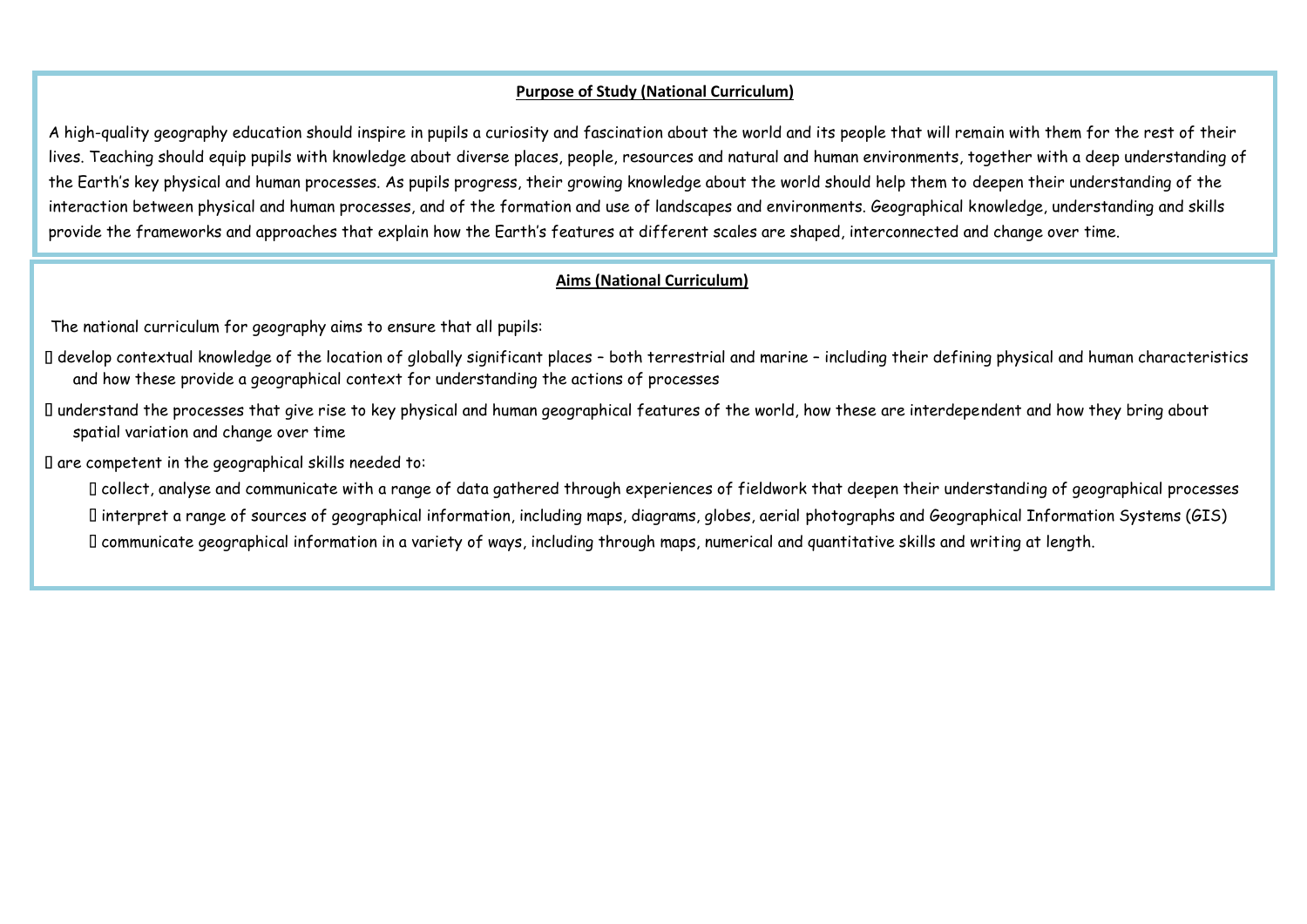#### **Early Years Foundation Stage Curriculum**

The most relevant statements for geography are taken from 'Mathematics' and 'Understanding the World'

### Three and four year olds

- Understand position through words alone. For example, "The bag is under the table," with no pointing.
- Describe a familiar route.
- Discuss routes and locations, using words like 'in front of' and 'behind'.
- Use all their senses in hands-on exploration of natural materials.
- Begin to understand the need to respect and care for the natural environment and all living things.
- Know that there are different countries in the world and talk about the differences they have experienced or seen in photos.

# Reception

- Draw information from a simple map.
- Recognise some similarities and differences between life in this country and life in other countries.
- Explore the natural world around them.
- Recognise some environments that are different to the one in which they live.

# ELG

- Describe their immediate environment using knowledge from observation, discussion, stories, non-fiction texts and maps.
- Explain some similarities and differences between life in this country and life in other countries, drawing on knowledge from stories, non-fiction texts and (when appropriate) maps.
- Know some similarities and differences between the natural world around them and contrasting environments, drawing on their experiences and what has been read in class.
- Understand some important processes and changes in the natural world around them, including the seasons.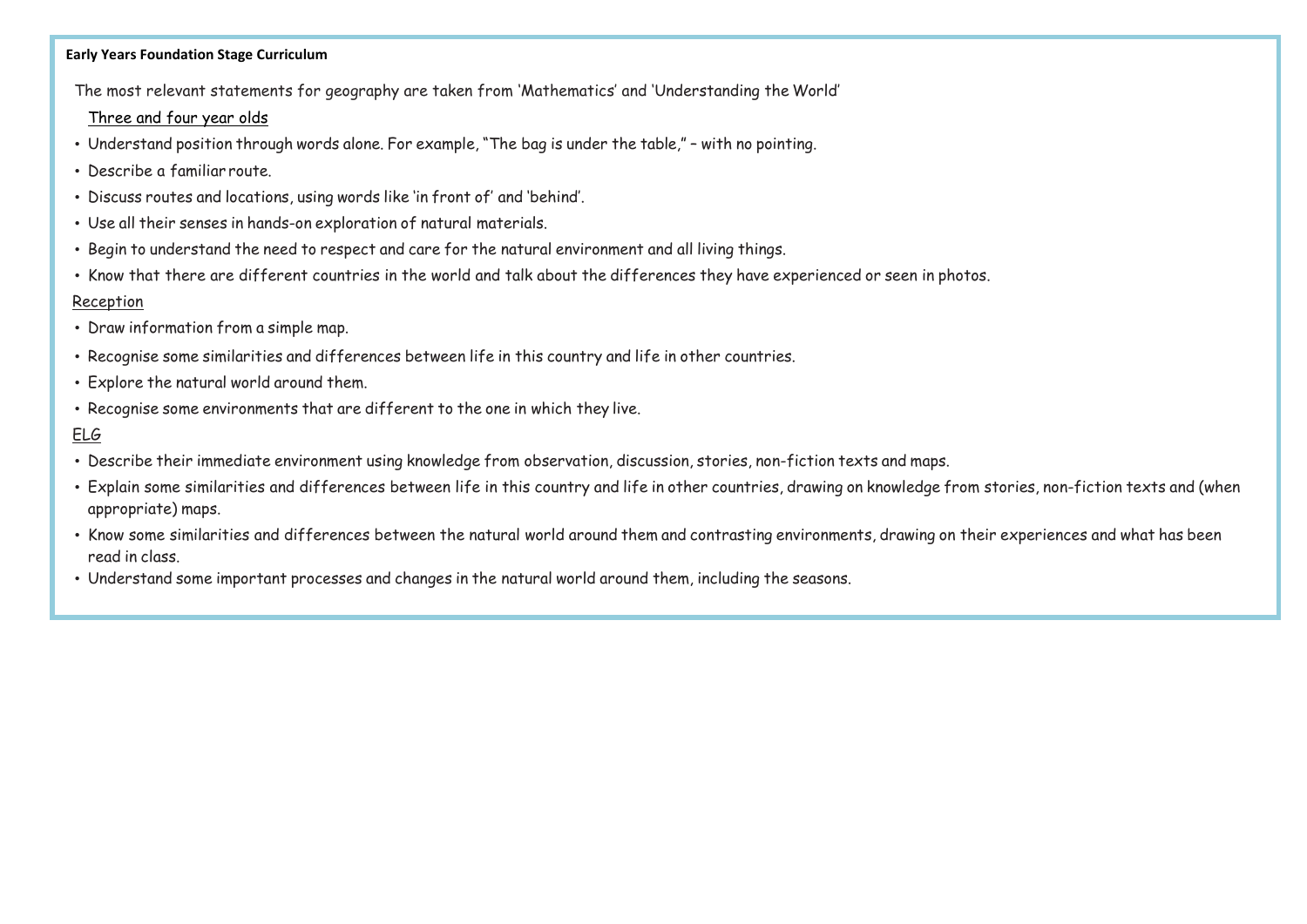| <b>Early Years</b>                                                                                                                                                                                                                                                                                                                                                                                                                                                                                                                                                                                              | <b>Key Stage 1</b>                                                                                                                                                                                                                                                                                                                                                                                                                                                                                                   | <b>Key Stage 2</b>                                                                                                                                                                                                                                                                                                                                                                                                                                                                                                                                                                                                                                                                                                                                                                                              |
|-----------------------------------------------------------------------------------------------------------------------------------------------------------------------------------------------------------------------------------------------------------------------------------------------------------------------------------------------------------------------------------------------------------------------------------------------------------------------------------------------------------------------------------------------------------------------------------------------------------------|----------------------------------------------------------------------------------------------------------------------------------------------------------------------------------------------------------------------------------------------------------------------------------------------------------------------------------------------------------------------------------------------------------------------------------------------------------------------------------------------------------------------|-----------------------------------------------------------------------------------------------------------------------------------------------------------------------------------------------------------------------------------------------------------------------------------------------------------------------------------------------------------------------------------------------------------------------------------------------------------------------------------------------------------------------------------------------------------------------------------------------------------------------------------------------------------------------------------------------------------------------------------------------------------------------------------------------------------------|
| <b>Locational knowledge</b>                                                                                                                                                                                                                                                                                                                                                                                                                                                                                                                                                                                     | Key stage 1                                                                                                                                                                                                                                                                                                                                                                                                                                                                                                          | Key Stage 2                                                                                                                                                                                                                                                                                                                                                                                                                                                                                                                                                                                                                                                                                                                                                                                                     |
| Three and four year olds<br>· Understand position through words alone. For<br>example, "The bag is under the table," - with no<br>pointing. (see also GSF)<br>• Use all their senses in hands-on exploration of<br>natural materials (see also GSF)<br>Reception                                                                                                                                                                                                                                                                                                                                                | Pupils should develop knowledge about the world, the United<br>Kingdom and their locality. They should understand basic<br>subject-specific vocabulary relating to human and physical<br>geography and begin to use geographical skills, including<br>first-hand observation, to enhance their locational<br>awareness.                                                                                                                                                                                              | Pupils should extend their knowledge and understanding<br>beyond the local area to include the United Kingdom and<br>Europe, North and South America. This will include the<br>location and characteristics of a range of the world's most<br>significant human and physical features. They should develop<br>their use of geographical knowledge, understanding and skills<br>to enhance their locational and place knowledge.                                                                                                                                                                                                                                                                                                                                                                                 |
| • Explore the natural world around them. (see also<br>GSF)                                                                                                                                                                                                                                                                                                                                                                                                                                                                                                                                                      | Pupils should be taught to:                                                                                                                                                                                                                                                                                                                                                                                                                                                                                          | Pupils should be taught to:                                                                                                                                                                                                                                                                                                                                                                                                                                                                                                                                                                                                                                                                                                                                                                                     |
| ELG<br>• Describe their immediate environment using                                                                                                                                                                                                                                                                                                                                                                                                                                                                                                                                                             | Locational knowledge                                                                                                                                                                                                                                                                                                                                                                                                                                                                                                 | Locational knowledge                                                                                                                                                                                                                                                                                                                                                                                                                                                                                                                                                                                                                                                                                                                                                                                            |
| knowledge from observation, discussion, stories,<br>non-fiction texts and maps (see also GSF)<br>Place Knowledge<br>Three and four year olds<br>• Know that there are different countries in the<br>world and talk about the differences they have<br>experienced or seen in photos.<br>Reception<br>• Recognise some similarities and differences<br>between life in this country and life in other<br>countries.<br>• Recognise some environments that are<br>different to the one in which they live<br>ELG<br>• Explain some similarities and differences<br>between life in this country and life in other | name and locate the world's seven continents and<br>five oceans<br>name, locate and identify characteristics of the<br>$\bullet$<br>four countries and capital cities of the United<br>Kingdom and its surrounding seas<br>Place knowledge<br>understand geographical similarities and<br>differences through studying the human and<br>physical geography of a small area of the United<br>Kingdom, and of a small area in a contrasting non-<br>European country<br>Human and physical geography                   | locate the world's countries, using maps to focus on<br>Europe (including the location of Russia) and North<br>and South America, concentrating on their<br>environmental regions, key physical and human<br>characteristics, countries, and major cities<br>name and locate counties and cities of the United<br>Kingdom, geographical regions and their identifying<br>human and physical characteristics, key<br>topographical features (including hills, mountains,<br>coasts and rivers), and land-use patterns; and<br>understand how some of these aspects have<br>changed over time<br>identify the position and significance of latitude,<br>longitude, Equator, Northern Hemisphere, Southern<br>Hemisphere, the Tropics of Cancer and Capricorn,<br>Arctic and Antarctic Circle, the Prime/Greenwich |
| countries, drawing on knowledge from stories,<br>non-fiction texts and (when appropriate) maps.<br>• Know some similarities and differences between<br>the natural world around them and contrasting<br>environments, drawing on their experiences and<br>what has been read in class.<br>Human and physical geography<br>Three and Four year olds<br>• Begin to understand the need to respect<br>and care for the natural environment and<br>all living things.                                                                                                                                               | identify seasonal and daily weather patterns in the<br>United Kingdom and the location of hot and cold<br>areas of the world in relation to the Equator and<br>the North and South Poles<br>use basic geographical vocabulary to refer to:<br>key physical features, including: beach, cliff, coast,<br>forest, hill, mountain, sea, ocean, river, soil, valley,<br>vegetation, season and weather<br>key human features, including: city, town, village,<br>factory, farm, house, office, port, harbour and<br>shop | Meridian and time zones (including day and night)<br>Place knowledge<br>understand geographical similarities and<br>differences through the study of human and<br>physical geography of a region of the United<br>Kingdom, a region in a European country, and a<br>region within North or South America Human and<br>physical geography<br>describe and understand key aspects of:<br>physical geography, including: climate zones, biomes                                                                                                                                                                                                                                                                                                                                                                     |

### Geographical skills and fieldwork

and earthquakes, and the water cycle human geography, including: types of settlement

and vegetation belts, rivers, mountains, volcanoes

Reception

• Recognise some environments that are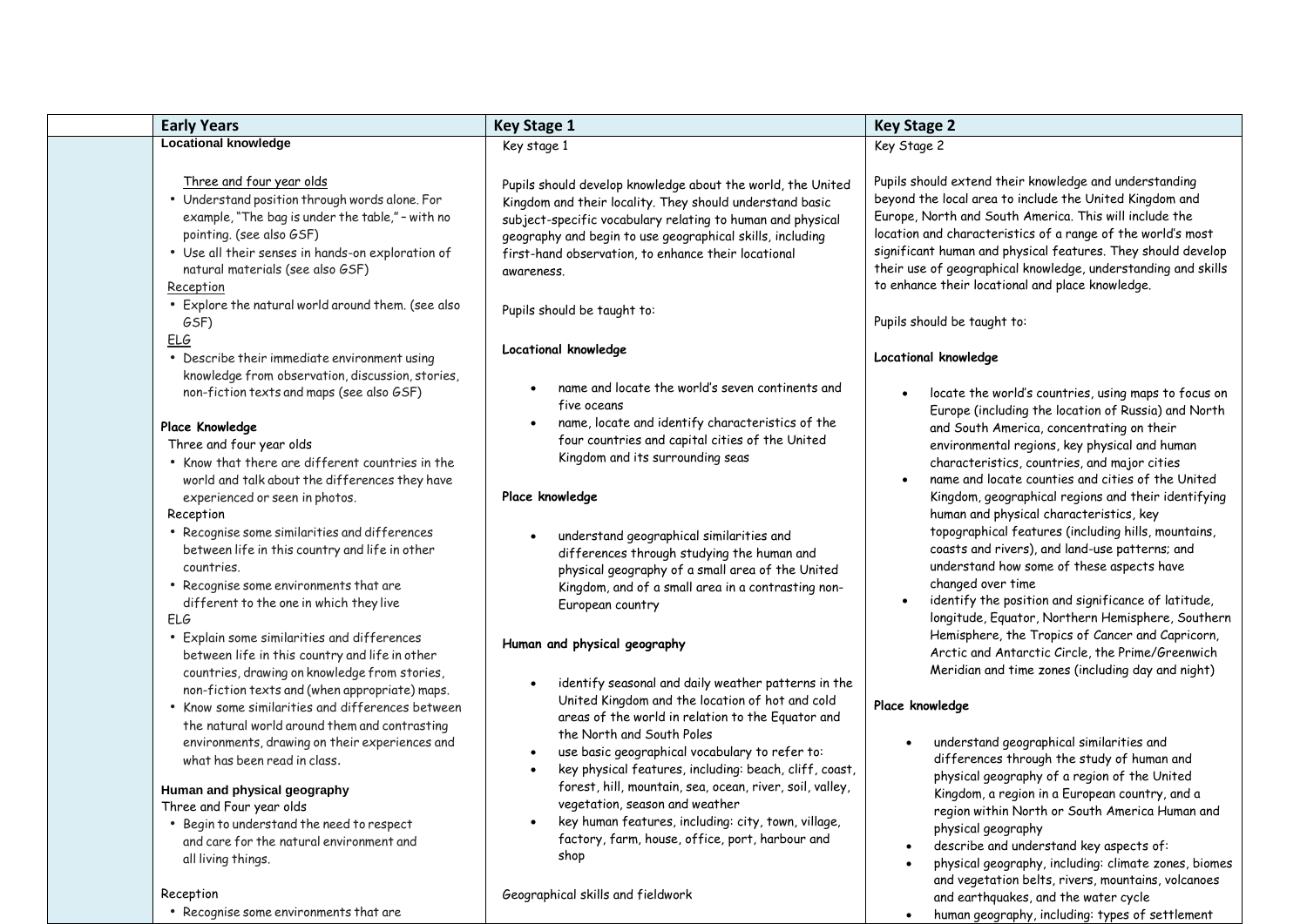| different to the one in which they live<br>ELG<br>Understand some important processes and changes in<br>the natural world around them, including the seasons<br>Geographical skills and fieldwork<br>Three and Four year olds<br>• Understand position through words alone. For<br>example, "The bag is under the table," - with no | use world maps, atlases and globes to identify the<br>United Kingdom and its countries, as well as the<br>countries, continents and oceans studied at this<br>key stage<br>use simple compass directions (North, South, East<br>and West) and locational and directional language<br>[for example, near and far; left and right], to<br>describe the location of features and routes on a<br>map<br>use aerial photographs and plan perspectives to<br>recognise landmarks and basic human and physical<br>features; devise a simple map; and use and<br>construct basic symbols in a key | and land use, economic activity including trade<br>links, and the distribution of natural resources<br>including energy, food, minerals and water<br>Geographical skills and fieldwork<br>use maps, atlases, globes and digital/computer<br>$\bullet$<br>mapping to locate countries and describe features<br>studied<br>use the eight points of a compass, four and six-<br>$\bullet$<br>figure grid references, symbols and key (including<br>the use of Ordnance Survey maps) to build their<br>knowledge of the United Kingdom and the wider<br>world |
|-------------------------------------------------------------------------------------------------------------------------------------------------------------------------------------------------------------------------------------------------------------------------------------------------------------------------------------|-------------------------------------------------------------------------------------------------------------------------------------------------------------------------------------------------------------------------------------------------------------------------------------------------------------------------------------------------------------------------------------------------------------------------------------------------------------------------------------------------------------------------------------------------------------------------------------------|-----------------------------------------------------------------------------------------------------------------------------------------------------------------------------------------------------------------------------------------------------------------------------------------------------------------------------------------------------------------------------------------------------------------------------------------------------------------------------------------------------------------------------------------------------------|
| pointing.<br>• Describe a familiar route.<br>• Discuss routes and locations, using words like 'in<br>front of' and 'behind'.<br>• Use all their senses in hands-on<br>exploration of natural materials.                                                                                                                             | use simple fieldwork and observational skills to<br>study the geography of their school and its<br>grounds and the key human and physical features<br>of its surrounding environment.                                                                                                                                                                                                                                                                                                                                                                                                     | use fieldwork to observe, measure, record and<br>$\bullet$<br>present the human and physical features in the local<br>area using a range of methods, including sketch<br>maps, plans and graphs, and digital technologies.                                                                                                                                                                                                                                                                                                                                |
| Reception                                                                                                                                                                                                                                                                                                                           |                                                                                                                                                                                                                                                                                                                                                                                                                                                                                                                                                                                           |                                                                                                                                                                                                                                                                                                                                                                                                                                                                                                                                                           |
| • Draw information from a simple map.                                                                                                                                                                                                                                                                                               |                                                                                                                                                                                                                                                                                                                                                                                                                                                                                                                                                                                           |                                                                                                                                                                                                                                                                                                                                                                                                                                                                                                                                                           |
| • Explore the natural world around them.                                                                                                                                                                                                                                                                                            |                                                                                                                                                                                                                                                                                                                                                                                                                                                                                                                                                                                           |                                                                                                                                                                                                                                                                                                                                                                                                                                                                                                                                                           |
| <b>ELG</b>                                                                                                                                                                                                                                                                                                                          |                                                                                                                                                                                                                                                                                                                                                                                                                                                                                                                                                                                           |                                                                                                                                                                                                                                                                                                                                                                                                                                                                                                                                                           |
| • Describe their immediate environment using<br>knowledge from observation, discussion, stories,<br>non-fiction texts and maps (see also GSF)                                                                                                                                                                                       |                                                                                                                                                                                                                                                                                                                                                                                                                                                                                                                                                                                           |                                                                                                                                                                                                                                                                                                                                                                                                                                                                                                                                                           |

# **Assessment & Attainment Targets**

By the end of each key stage, pupils are expected to know, apply and understand the matters, skills and processes specified in the relevant programme of study..

At St Michael's we assess Geography at the end of each topic.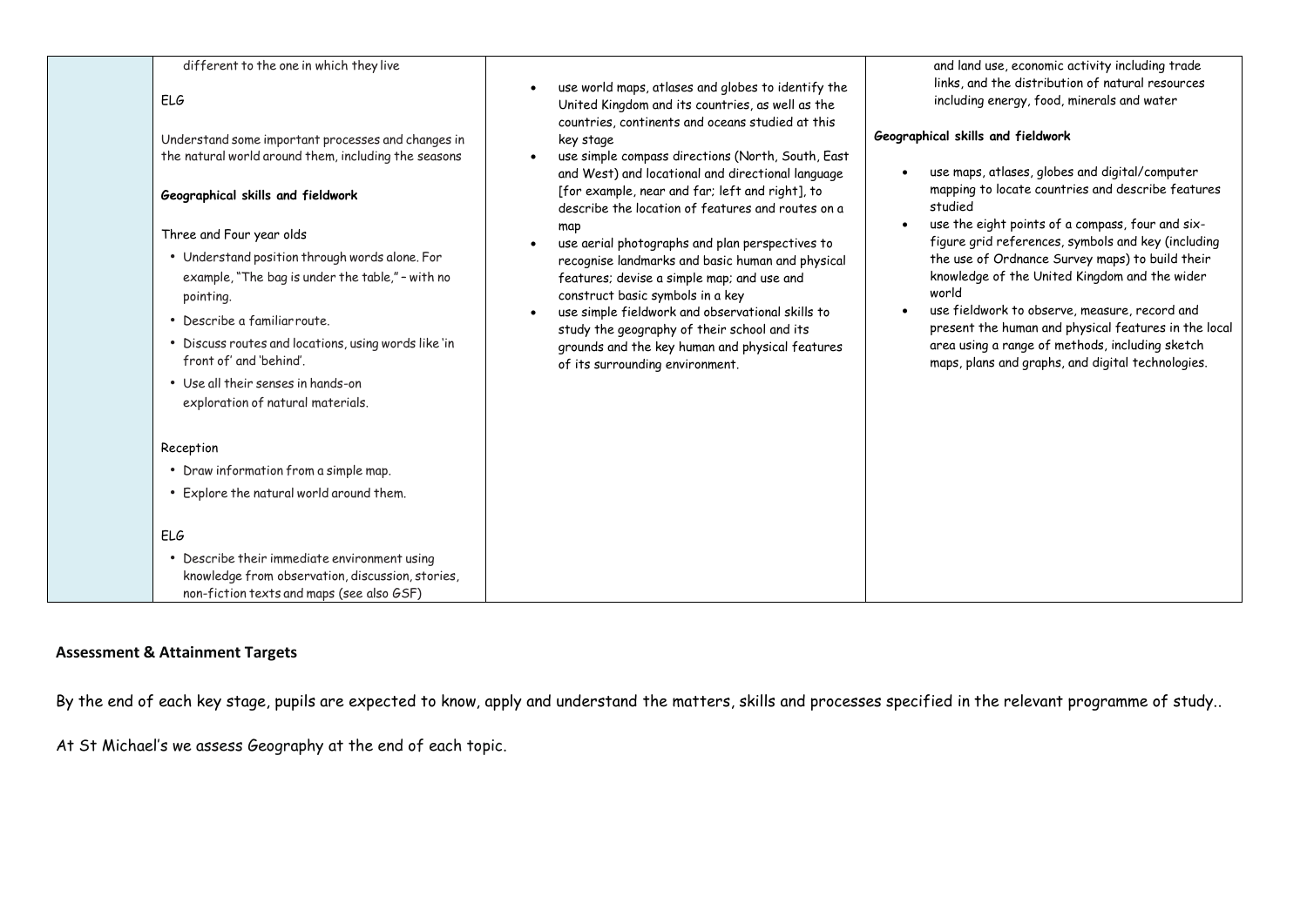|                      | Locational Knowledge                                                                                                                                                            | Place Knowledge                                                                                                                                      | Human and Physical                                                                                                                                              | Geographical skills and                                                                                                                                                                    | Vocabulary                                                                                                                                                                                  | <b>Enquiry Questions</b>                                                                                                                                                        |
|----------------------|---------------------------------------------------------------------------------------------------------------------------------------------------------------------------------|------------------------------------------------------------------------------------------------------------------------------------------------------|-----------------------------------------------------------------------------------------------------------------------------------------------------------------|--------------------------------------------------------------------------------------------------------------------------------------------------------------------------------------------|---------------------------------------------------------------------------------------------------------------------------------------------------------------------------------------------|---------------------------------------------------------------------------------------------------------------------------------------------------------------------------------|
|                      |                                                                                                                                                                                 |                                                                                                                                                      | Geography                                                                                                                                                       | fieldwork                                                                                                                                                                                  |                                                                                                                                                                                             |                                                                                                                                                                                 |
| Nursery<br>Reception | Develop concept of place<br>over the school year:<br>Exploring the classroom:<br>Where do we find?<br>Where do we put?                                                          | Begin to compare where<br>we live, to other areas<br>in the world through our<br>topics. Mainly focus on<br>physical similarities and<br>differences | Half termly/ termly topic<br>walks in our school<br>grounds related to the<br>seasons and weather<br>What season is it?<br>What seasonal changes<br>can we see? | Use of simple atlases,<br>globes and Google maps<br>(aerial and map):<br>Locate Stone and features<br>around Stone (e.g. St<br>Michael's Church and<br>school, our houses,                 | School:<br>School, classroom, library,<br>hall, kitchen, corridor,<br>office, school grounds,<br>playing fields, trim trail,<br>playground, rules,<br>woodland area,<br>+ Reception         | Where do we find?<br>Where do we put?<br>What other rooms/ places<br>do we visit?<br>What do we do there?<br>What other classrooms<br>are there in school?                      |
|                      | Exploring the school<br>buildings:<br>What other rooms/<br>places do we visit? What<br>do we do there? What<br>other classrooms are<br>there in school (R)?                     | China - Chinese New<br>Year<br>Polar regions, particular<br>reference to North Pole<br>Where does Father                                             | What is the weather<br>like?<br>Weather charts - what is<br>the weather today (N)<br>Vocabulary linked to the                                                   | firestation, post office,<br>supermarket)<br>Locate England, Great<br>Britain and other localities<br>that are mentioned during<br>topic work (e.g. China,<br>seaside/ holiday localities) | Computer room, club room,<br>key stage 1, key stage 2,<br>mobiles, Year1,2,3,4, next<br>to, behind, across etc to<br>describe position in school<br>grounds/ in relation to<br>other places | Where is our house?<br>Where is our school?<br>Do we live in Stone?<br>How do we get to school?<br>What do we see on our<br>way to school?                                      |
|                      | Transition visits to next<br>classroom                                                                                                                                          | Christmas live?<br>Where do penguins live?                                                                                                           | human and physical<br>features of seaside<br>locations                                                                                                          | Creating our own maps<br>linked to people who help                                                                                                                                         | Weather:<br>Ice, fog, snowflake, windy,<br>cloudy, slippery, frozen,                                                                                                                        | What do we see around<br>Stone?<br>What places can we go to                                                                                                                     |
|                      | Exploring the school<br>grounds:<br>Half termly/termly topic                                                                                                                    | Where do polar bears<br>live?                                                                                                                        | Vocabulary linked to<br>human and physical<br>features of a farm/<br>farmland/countryside<br>(around Stone) during<br>Harvest/ Farming topics                   | us and where we live/<br>routes to school                                                                                                                                                  | frosty, showers, warm,<br>cold, sunny, melt,<br>+ Reception<br>Vocab linking different<br>weather to different<br>seasons and comparing<br>weather as we move<br>through the seasons,       | in Stone to find people<br>who help us?                                                                                                                                         |
|                      | walks around grounds<br>Weekly forest school<br>session                                                                                                                         | Seasides and other<br>holiday destinations in<br>the UK and abroad-<br>Where have we been on                                                         |                                                                                                                                                                 | Creating story maps<br>e.g. Three Little pigs,<br>Rosie's Walk                                                                                                                             |                                                                                                                                                                                             | Where have we been on<br>holiday?<br>Where are we going on<br>holiday?                                                                                                          |
|                      | Exploring where we live:<br>Where is our house?                                                                                                                                 | holiday?<br>How did we get there?                                                                                                                    | N - compare a farm to a<br>Z00?<br>What animals do we see                                                                                                       | Use of car and other mats<br>to reinforce ariel view and                                                                                                                                   | change, warmer, colder,<br>wetter, drier                                                                                                                                                    | Can we find these on the<br>map?<br>How did we get there?                                                                                                                       |
|                      | Where is our school?<br>Do we live in Stone?<br>How do we get to school?<br>What do we see on our<br>way to school?                                                             | What was it like?<br>How was it similar/<br>different to where we<br>live?                                                                           | What animals do we see<br>at the zoo?<br>Do we know what country<br>these animals came from?                                                                    | on farm?<br>travelling around a map<br>PE/ maths/<br>Use of prepositions and                                                                                                               | Chinese New Year<br>China, Kung Hei Fat Choy,<br>chopsticks, dragon/ lion<br>dance, dumplings, fortune<br>cookies, lucky red money                                                          | What was it like?<br>How was it similar/<br>different to where we<br>live?                                                                                                      |
|                      | What do we see around<br>Stone?<br>Use Google maps, ICT<br>globe and blow up globes<br>Find school/ home on<br>google maps (R)<br>Identify Stone, Great<br>Britain and begin to | Do we have family/<br>friends that live in<br>different countries?<br>Can we find these on a<br>map?<br>Where are they in                            | Autumn 2 <sup>nd</sup> - trip to<br>Cannock Forest (R)<br>Spr 2 <sup>nd</sup> - trip to Wolesley<br>centre (R)<br>Habitats within the<br>school grounds         | directional language<br>Topic work:<br>Easter egg hunts -<br>prepositions, creating and<br>following simple maps<br>Pirate treasure maps,<br>Where will our pirate ship                    | envelopes, lanterns,<br>ribbons, fireworks, animal<br>names<br>+ Reception<br>China, Asia, flag, country,<br>animal positions and<br>ordinal numbers, river,<br>cross, travel, direction,   | Do we have family/<br>friends that live in<br>different countries?<br>Can we find these on a<br>map?<br>Where are they in<br>relation to England?<br>Where will our pirate ship |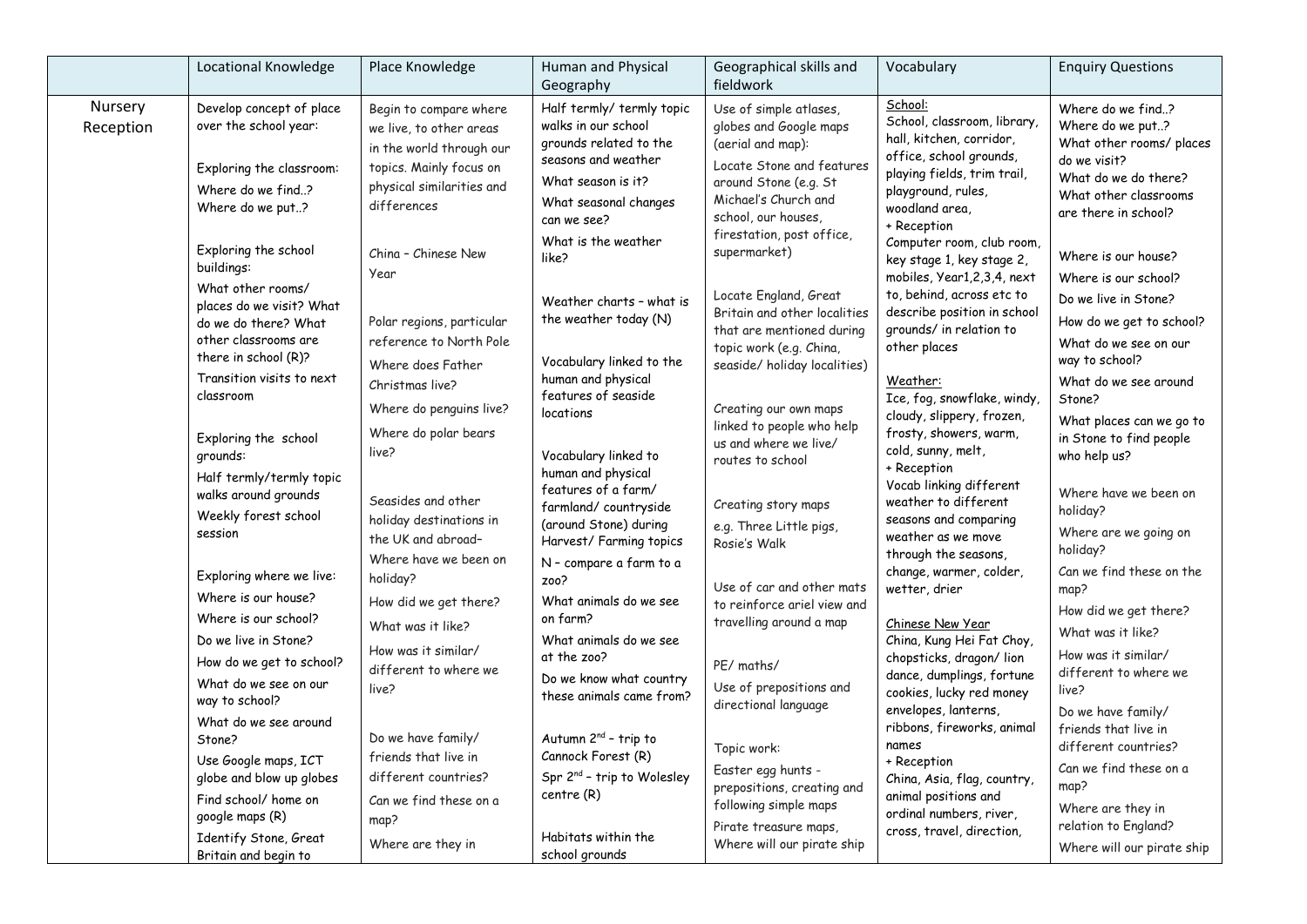| (R) | compare to other areas<br>e.g.the North Pole, China<br>Learn our address<br>Learn school's address<br>Post a letter home (R)<br>Polar places - North pole<br>Post a letter to Father<br>Christmas<br>Seaside/holidays:<br>find places we have been<br>on holiday on the map<br>Vocabulary related to the<br>beach<br>Begin to learn the name<br>of the seven continents<br>(R) - ongoing | relation to England?<br>Exploring different<br>habitats:<br>Where do nocturnal<br>animals live?<br>Where do hibernating<br>animals live?<br>What is it like where<br>they live? | (minibeasts/ nocturnal<br>animals)<br>Where would we find the<br>frogspawn?<br>Where would we find the<br>caterpillars?<br>Where would we find the<br>bats? | take us?<br>What will we see on the<br>way?<br>Following and making our<br>own maps<br>ICT - beebots<br>Where are we going on<br>holiday?<br>Where have we visited?<br>Can we find these on the<br>map? | Arctic/ Antartic<br>Passport, cold, ice, snow,<br>travel,<br>+ Reception<br>North Pole, South Pole,<br>ocean,<br>Holidays<br>Passport, travel, plane,<br>boat, car, hotel, camp site,<br>caravan, holiday, weather,<br>beach, sea, sand<br>+ Reception<br>Country, continent, sea,<br>ocean, harbour,<br>lighthouse, cliff, pier,<br>port, rocks, human,<br>physical<br>Maps:<br>Aerial, satellite, street<br>view, symbol, key, village,<br>town, city, countryside,<br>river, canal, road, church,<br>train station, country, sea, | take us?<br>What will we see on the<br>way?<br>Where do nocturnal<br>animals live?<br>Where do hibernating<br>animals live?<br>What is it like where<br>they live?<br>What season is it?<br>What seasonal changes<br>can we see?<br>What is the weather<br>like?<br>Where does Father<br>Christmas live?<br>Where do penguins live?<br>Where do polar bears<br>live? |
|-----|------------------------------------------------------------------------------------------------------------------------------------------------------------------------------------------------------------------------------------------------------------------------------------------------------------------------------------------------------------------------------------------|---------------------------------------------------------------------------------------------------------------------------------------------------------------------------------|-------------------------------------------------------------------------------------------------------------------------------------------------------------|---------------------------------------------------------------------------------------------------------------------------------------------------------------------------------------------------------|--------------------------------------------------------------------------------------------------------------------------------------------------------------------------------------------------------------------------------------------------------------------------------------------------------------------------------------------------------------------------------------------------------------------------------------------------------------------------------------------------------------------------------------|----------------------------------------------------------------------------------------------------------------------------------------------------------------------------------------------------------------------------------------------------------------------------------------------------------------------------------------------------------------------|
|     | Begin to learn the names<br>of the five oceans (R) -<br>ongoing                                                                                                                                                                                                                                                                                                                          |                                                                                                                                                                                 |                                                                                                                                                             |                                                                                                                                                                                                         | ocean, continents, Stone,<br>Stafford, England, united<br>Kingdom,<br>Five oceans - Arctic.<br>Atlantic, Pacific,<br>Southern, Indian, Pacific<br>Seven continents - Asia,<br>Africa, North and South<br>America, Antartica,<br>Europe, Oceania                                                                                                                                                                                                                                                                                      | What animals do we see<br>on farm?<br>What animals do we see<br>at the zoo?<br>Do we know what country<br>these animals came from?                                                                                                                                                                                                                                   |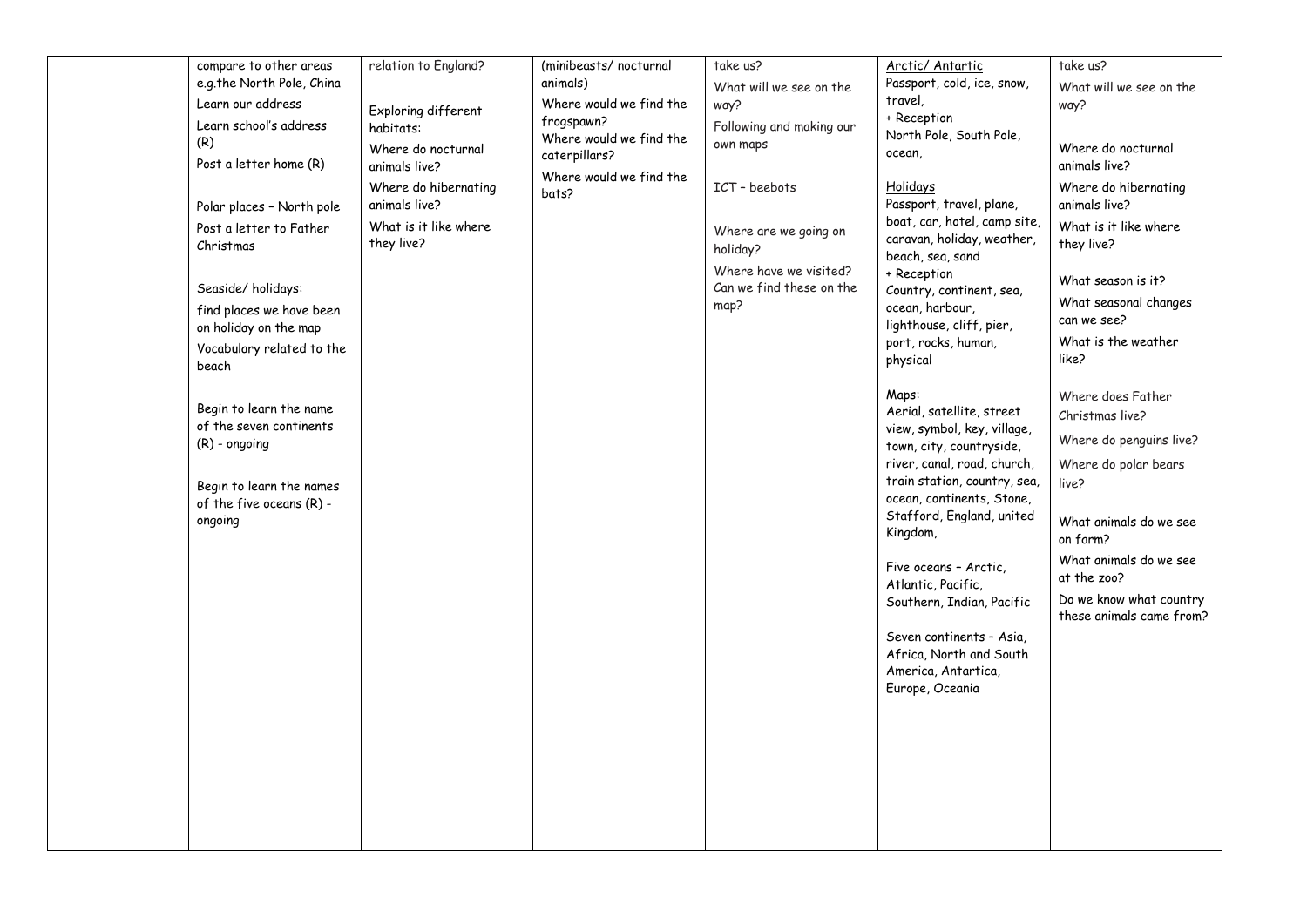| Where is the farm?<br>Direction: North, South,<br>Year 1<br>Name and locate the<br>1 lesson per half term<br>Find and study the<br>Study a contrasting non-<br>East, West, turn, full turn,<br>Where is Stafford<br>from 'Rising Stars' -<br>European country<br>location of farm visit and<br>seven continents/five<br>half turn, quarter turn,<br>Castle?<br>seasonal changes<br>Stafford castle in<br>oceans<br>How do we get there?<br>left, right<br>relation to school.<br>(Spr 1/Sum 1)<br>Spr 1 - polar places -<br>What human and physical<br>Find these on google<br>Identify seasonal and<br>Arctic and Antarctic<br>features can we see?<br>Physical/ human features<br>maps, look at aerial<br>daily weather patterns in<br>Farm - field, lane, road,<br>Polar places (spr 1)<br>Can you find these places<br>pictures and maps to<br>the UK in relation to the<br>shed, farm house<br>on a map?<br>Sum 1 - Safari explorer -<br>The location of hot and<br>recognise local landmarks<br>Equator and polar regions<br>Can you show a route of<br>Stafford castle- car park,<br>Africa<br>cold areas in the world<br>and basic human and<br>- linked to Polar Places<br>Stafford, town, castle,<br>how to get there?<br>in relation to the<br>physical features<br>and Safari Explorers<br>hill, woodland, fields,<br>Can you create your own<br>equator<br>Polar regions - Arctic<br>map?<br>Route to farm and castle.<br>circle, Arctic Ocean,<br>Can you use symbols and a<br>Vocabulary related to the |  |
|------------------------------------------------------------------------------------------------------------------------------------------------------------------------------------------------------------------------------------------------------------------------------------------------------------------------------------------------------------------------------------------------------------------------------------------------------------------------------------------------------------------------------------------------------------------------------------------------------------------------------------------------------------------------------------------------------------------------------------------------------------------------------------------------------------------------------------------------------------------------------------------------------------------------------------------------------------------------------------------------------------------------------------------------------------------------------------------------------------------------------------------------------------------------------------------------------------------------------------------------------------------------------------------------------------------------------------------------------------------------------------------------------------------------------------------------------------------------------------------------------------------------|--|
|                                                                                                                                                                                                                                                                                                                                                                                                                                                                                                                                                                                                                                                                                                                                                                                                                                                                                                                                                                                                                                                                                                                                                                                                                                                                                                                                                                                                                                                                                                                        |  |
|                                                                                                                                                                                                                                                                                                                                                                                                                                                                                                                                                                                                                                                                                                                                                                                                                                                                                                                                                                                                                                                                                                                                                                                                                                                                                                                                                                                                                                                                                                                        |  |
|                                                                                                                                                                                                                                                                                                                                                                                                                                                                                                                                                                                                                                                                                                                                                                                                                                                                                                                                                                                                                                                                                                                                                                                                                                                                                                                                                                                                                                                                                                                        |  |
|                                                                                                                                                                                                                                                                                                                                                                                                                                                                                                                                                                                                                                                                                                                                                                                                                                                                                                                                                                                                                                                                                                                                                                                                                                                                                                                                                                                                                                                                                                                        |  |
|                                                                                                                                                                                                                                                                                                                                                                                                                                                                                                                                                                                                                                                                                                                                                                                                                                                                                                                                                                                                                                                                                                                                                                                                                                                                                                                                                                                                                                                                                                                        |  |
|                                                                                                                                                                                                                                                                                                                                                                                                                                                                                                                                                                                                                                                                                                                                                                                                                                                                                                                                                                                                                                                                                                                                                                                                                                                                                                                                                                                                                                                                                                                        |  |
|                                                                                                                                                                                                                                                                                                                                                                                                                                                                                                                                                                                                                                                                                                                                                                                                                                                                                                                                                                                                                                                                                                                                                                                                                                                                                                                                                                                                                                                                                                                        |  |
|                                                                                                                                                                                                                                                                                                                                                                                                                                                                                                                                                                                                                                                                                                                                                                                                                                                                                                                                                                                                                                                                                                                                                                                                                                                                                                                                                                                                                                                                                                                        |  |
|                                                                                                                                                                                                                                                                                                                                                                                                                                                                                                                                                                                                                                                                                                                                                                                                                                                                                                                                                                                                                                                                                                                                                                                                                                                                                                                                                                                                                                                                                                                        |  |
|                                                                                                                                                                                                                                                                                                                                                                                                                                                                                                                                                                                                                                                                                                                                                                                                                                                                                                                                                                                                                                                                                                                                                                                                                                                                                                                                                                                                                                                                                                                        |  |
|                                                                                                                                                                                                                                                                                                                                                                                                                                                                                                                                                                                                                                                                                                                                                                                                                                                                                                                                                                                                                                                                                                                                                                                                                                                                                                                                                                                                                                                                                                                        |  |
|                                                                                                                                                                                                                                                                                                                                                                                                                                                                                                                                                                                                                                                                                                                                                                                                                                                                                                                                                                                                                                                                                                                                                                                                                                                                                                                                                                                                                                                                                                                        |  |
| Safari Explorers<br>directional language e.g.<br>Antarctica, Southern<br>human and physical<br>key?                                                                                                                                                                                                                                                                                                                                                                                                                                                                                                                                                                                                                                                                                                                                                                                                                                                                                                                                                                                                                                                                                                                                                                                                                                                                                                                                                                                                                    |  |
| (sum 1)<br>North, South, East and<br>Ocean, ice, iceberg,<br>features seen on:                                                                                                                                                                                                                                                                                                                                                                                                                                                                                                                                                                                                                                                                                                                                                                                                                                                                                                                                                                                                                                                                                                                                                                                                                                                                                                                                                                                                                                         |  |
| West, basic map symbols,<br>glacier, snow, polar<br>Where is our nearest<br>Recap the location of<br>Farm visit                                                                                                                                                                                                                                                                                                                                                                                                                                                                                                                                                                                                                                                                                                                                                                                                                                                                                                                                                                                                                                                                                                                                                                                                                                                                                                                                                                                                        |  |
| create own map<br>regions, continent, Inuit,<br>seaside?<br>hot and cold areas in<br>Stafford castle visit                                                                                                                                                                                                                                                                                                                                                                                                                                                                                                                                                                                                                                                                                                                                                                                                                                                                                                                                                                                                                                                                                                                                                                                                                                                                                                                                                                                                             |  |
| tundra, ice sheet<br>What human and physical<br>the world in relation to                                                                                                                                                                                                                                                                                                                                                                                                                                                                                                                                                                                                                                                                                                                                                                                                                                                                                                                                                                                                                                                                                                                                                                                                                                                                                                                                                                                                                                               |  |
| features do you see at the<br>Africa, continent,<br>the equator<br>Use maps/ atlases to<br>Seaside locations:                                                                                                                                                                                                                                                                                                                                                                                                                                                                                                                                                                                                                                                                                                                                                                                                                                                                                                                                                                                                                                                                                                                                                                                                                                                                                                                                                                                                          |  |
| countries, hot, equator,<br>seaside?<br>locate great Britain,<br>physical feature                                                                                                                                                                                                                                                                                                                                                                                                                                                                                                                                                                                                                                                                                                                                                                                                                                                                                                                                                                                                                                                                                                                                                                                                                                                                                                                                                                                                                                      |  |
| city, desert, rivers,<br>capital cities, seas around<br>human feature, sea, ocean,                                                                                                                                                                                                                                                                                                                                                                                                                                                                                                                                                                                                                                                                                                                                                                                                                                                                                                                                                                                                                                                                                                                                                                                                                                                                                                                                                                                                                                     |  |
| Fun at the seaside (sum<br>mountains, savannah,<br>How do innuits live/why?<br>Great Britain,<br>beach, lighthouse, cliff,                                                                                                                                                                                                                                                                                                                                                                                                                                                                                                                                                                                                                                                                                                                                                                                                                                                                                                                                                                                                                                                                                                                                                                                                                                                                                                                                                                                             |  |
| 2)<br>How does the environment<br>wildlife, people,<br>7 continents and 5 oceans<br>pier, arcades, shops,                                                                                                                                                                                                                                                                                                                                                                                                                                                                                                                                                                                                                                                                                                                                                                                                                                                                                                                                                                                                                                                                                                                                                                                                                                                                                                                                                                                                              |  |
| Name, locate and<br>communities, safari,<br>affect how they live?<br>hotels, camp sites,                                                                                                                                                                                                                                                                                                                                                                                                                                                                                                                                                                                                                                                                                                                                                                                                                                                                                                                                                                                                                                                                                                                                                                                                                                                                                                                                                                                                                               |  |
| identify the<br>weather, climate,<br>Could you live in<br>promenade, sand dunes                                                                                                                                                                                                                                                                                                                                                                                                                                                                                                                                                                                                                                                                                                                                                                                                                                                                                                                                                                                                                                                                                                                                                                                                                                                                                                                                                                                                                                        |  |
| characteristics of the<br>Locate polar regions -<br>grassland, rainforest,<br>Antartica?                                                                                                                                                                                                                                                                                                                                                                                                                                                                                                                                                                                                                                                                                                                                                                                                                                                                                                                                                                                                                                                                                                                                                                                                                                                                                                                                                                                                                               |  |
| four countries and<br>Polar Places<br>What is the Arctic?                                                                                                                                                                                                                                                                                                                                                                                                                                                                                                                                                                                                                                                                                                                                                                                                                                                                                                                                                                                                                                                                                                                                                                                                                                                                                                                                                                                                                                                              |  |
| capital cities of the<br>United kingdom, countries,<br>What is Antartica?                                                                                                                                                                                                                                                                                                                                                                                                                                                                                                                                                                                                                                                                                                                                                                                                                                                                                                                                                                                                                                                                                                                                                                                                                                                                                                                                                                                                                                              |  |
| UK, and the<br>capital cities, England,<br>Locate continent of                                                                                                                                                                                                                                                                                                                                                                                                                                                                                                                                                                                                                                                                                                                                                                                                                                                                                                                                                                                                                                                                                                                                                                                                                                                                                                                                                                                                                                                         |  |
| surrounding seas<br>London, Wales, Cardiff,<br>Is Africa a continent or a<br>Africa - Safari explorers                                                                                                                                                                                                                                                                                                                                                                                                                                                                                                                                                                                                                                                                                                                                                                                                                                                                                                                                                                                                                                                                                                                                                                                                                                                                                                                                                                                                                 |  |
| Scotland, Edinburgh,<br>country?<br>and begin to name some                                                                                                                                                                                                                                                                                                                                                                                                                                                                                                                                                                                                                                                                                                                                                                                                                                                                                                                                                                                                                                                                                                                                                                                                                                                                                                                                                                                                                                                             |  |
| Northern Ireland, Belfast,<br>Can you find it on a map?<br>of the countries in Africa                                                                                                                                                                                                                                                                                                                                                                                                                                                                                                                                                                                                                                                                                                                                                                                                                                                                                                                                                                                                                                                                                                                                                                                                                                                                                                                                                                                                                                  |  |
| What rivers are in Africa?                                                                                                                                                                                                                                                                                                                                                                                                                                                                                                                                                                                                                                                                                                                                                                                                                                                                                                                                                                                                                                                                                                                                                                                                                                                                                                                                                                                                                                                                                             |  |
| What are the highest<br>Seasons, names, months,                                                                                                                                                                                                                                                                                                                                                                                                                                                                                                                                                                                                                                                                                                                                                                                                                                                                                                                                                                                                                                                                                                                                                                                                                                                                                                                                                                                                                                                                        |  |
| vocabulary to describe<br>mountains in Africa?                                                                                                                                                                                                                                                                                                                                                                                                                                                                                                                                                                                                                                                                                                                                                                                                                                                                                                                                                                                                                                                                                                                                                                                                                                                                                                                                                                                                                                                                         |  |
| weather/changes in<br>Is it ever cold in Africa?<br>weather, temperature and                                                                                                                                                                                                                                                                                                                                                                                                                                                                                                                                                                                                                                                                                                                                                                                                                                                                                                                                                                                                                                                                                                                                                                                                                                                                                                                                                                                                                                           |  |
| day length<br>What is the weather like                                                                                                                                                                                                                                                                                                                                                                                                                                                                                                                                                                                                                                                                                                                                                                                                                                                                                                                                                                                                                                                                                                                                                                                                                                                                                                                                                                                                                                                                                 |  |
| in different seasons                                                                                                                                                                                                                                                                                                                                                                                                                                                                                                                                                                                                                                                                                                                                                                                                                                                                                                                                                                                                                                                                                                                                                                                                                                                                                                                                                                                                                                                                                                   |  |
| Oceans - Arctic, Atlantic,<br>How does it change?                                                                                                                                                                                                                                                                                                                                                                                                                                                                                                                                                                                                                                                                                                                                                                                                                                                                                                                                                                                                                                                                                                                                                                                                                                                                                                                                                                                                                                                                      |  |
| Pacific, Southern, Indian,<br>How does the length of                                                                                                                                                                                                                                                                                                                                                                                                                                                                                                                                                                                                                                                                                                                                                                                                                                                                                                                                                                                                                                                                                                                                                                                                                                                                                                                                                                                                                                                                   |  |
| Pacific<br>the day change with the                                                                                                                                                                                                                                                                                                                                                                                                                                                                                                                                                                                                                                                                                                                                                                                                                                                                                                                                                                                                                                                                                                                                                                                                                                                                                                                                                                                                                                                                                     |  |
| Continents - Asia, Africa,<br>seasons? Why?                                                                                                                                                                                                                                                                                                                                                                                                                                                                                                                                                                                                                                                                                                                                                                                                                                                                                                                                                                                                                                                                                                                                                                                                                                                                                                                                                                                                                                                                            |  |
| North and South America,<br>How do the trees around                                                                                                                                                                                                                                                                                                                                                                                                                                                                                                                                                                                                                                                                                                                                                                                                                                                                                                                                                                                                                                                                                                                                                                                                                                                                                                                                                                                                                                                                    |  |
| school change with the<br>Antartica, Europe,                                                                                                                                                                                                                                                                                                                                                                                                                                                                                                                                                                                                                                                                                                                                                                                                                                                                                                                                                                                                                                                                                                                                                                                                                                                                                                                                                                                                                                                                           |  |
| seasons?<br>Oceania                                                                                                                                                                                                                                                                                                                                                                                                                                                                                                                                                                                                                                                                                                                                                                                                                                                                                                                                                                                                                                                                                                                                                                                                                                                                                                                                                                                                                                                                                                    |  |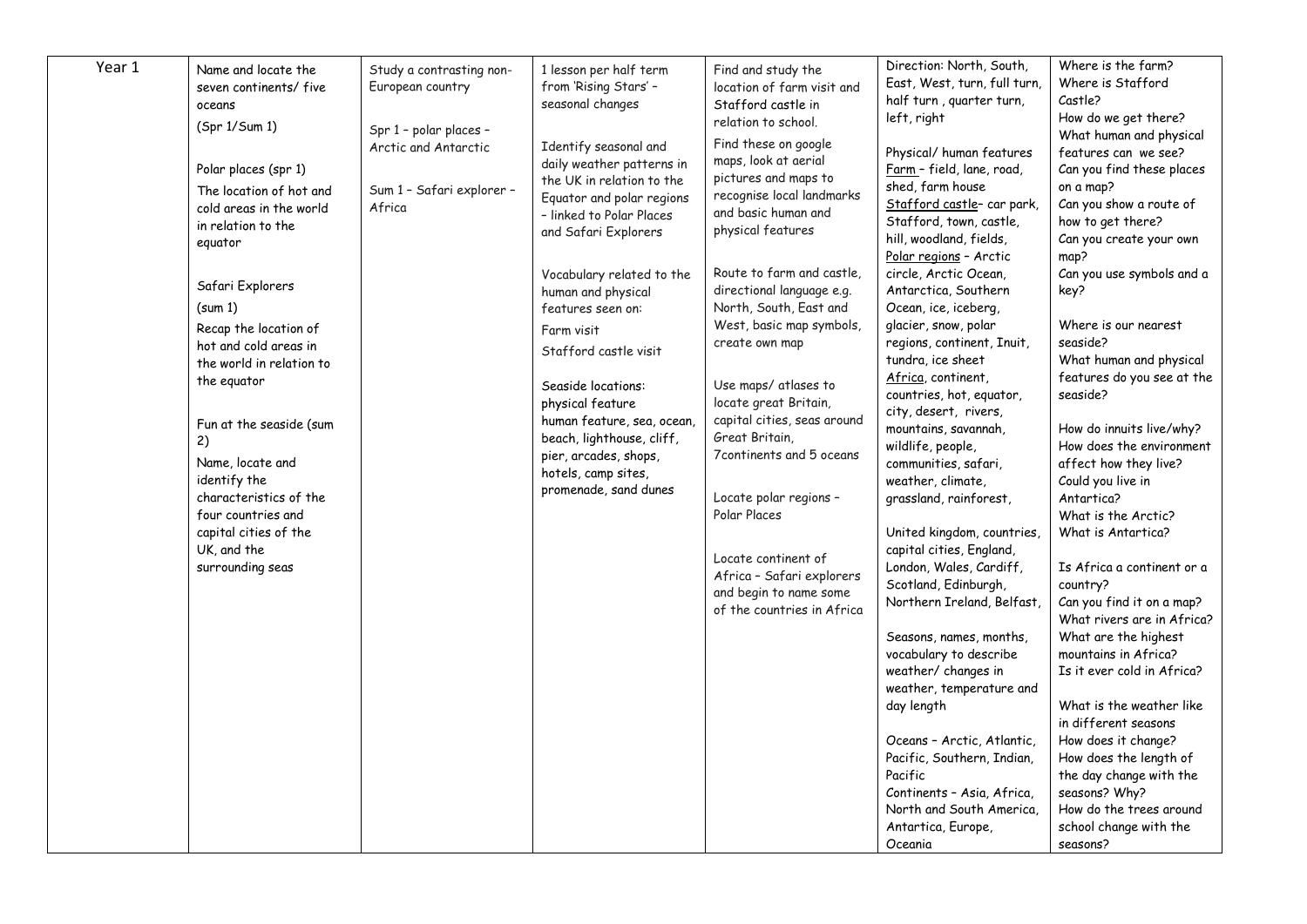| Year 2 | Locate and name the<br>capital cities in the UK<br>(Aut 1)<br>Recap oceans and<br>continents<br>(Spr 1)<br>Human and physical<br>features of coastal<br>regions of the UK<br>(Sum 2) | Compare a seaside town in<br>the UK with a seaside<br>town in a non European<br>country<br>(Sum 2) | Develop understanding of<br>geographical vocabulary to<br>describe the human and<br>physical features of<br>coastal UK regions<br>(Sum 1) | Develop children's map<br>skills<br>(Spr 1)<br>Learn skills to help<br>children use an atlas for<br>research<br>Look at and draw own<br>aerial pictures of our<br>school grounds and the<br>surrounding area (what<br>features can we see e.g.<br>shop, factory, house)<br>Draw a route to places of<br>interest in the local area<br>Look at and develop own<br>keys and symbols<br>Fieldwork - walk to the<br>library/ church (Sum 1) | Sketch, map, key, symbol,<br>title, aerial view, compass,<br>compass rose, north,<br>south, east, west,<br>direction,<br>route, local area, near,<br>far, distance, units of<br>measure,<br>atlas, key, symbol, index,<br>contents, cartographer,<br>physical feature, human<br>feature, country,<br>continent, sea, ocean, salt<br>water, shop, factory,<br>house, office, beach,<br>lighthouse, cliff, pier,<br>arcades, shops, hotels,<br>camp sites, harbour,<br>estuary, sand, sand dunes,<br>United kingdom, countries,<br>capital cities, England,<br>London, Wales, Cardiff,<br>Scotland, Edinburgh,<br>Northern Ireland, Belfast,<br>North Sea, Irish Sea,<br>English Channel,<br>Five oceans - Arctic.<br>Atlantic, Pacific,<br>Southern, Indian, Pacific<br>Seven continents - Asia.<br>Africa, North and South<br>America, Antartica,<br>Europe, Oceania | What are the capital<br>cities in the Uk?<br>Can you find them on a<br>map?<br>Can you describe what you<br>would see here?<br>What are the five oceans<br>called?<br>Where are they on a map?<br>What are the names of<br>the seas around the<br>United Kingdom?<br>What are the seven<br>continents called?<br>Where are they on a map?<br>How do you use an Atlas?<br>What are the four points<br>on a compass?<br>What is an aerial map?<br>Can you find different<br>human and physical<br>features on a map?<br>Can you draw and describe<br>a route on a map?<br>What is the difference<br>between a physical and<br>Human feature?<br>What physical and human<br>features do you see at the<br>seaside in the UK?<br>Are any of these features<br>the same as at seaside<br>localities in other areas of<br>the world?<br>Which features are<br>different? Can you explain<br>why? |
|--------|--------------------------------------------------------------------------------------------------------------------------------------------------------------------------------------|----------------------------------------------------------------------------------------------------|-------------------------------------------------------------------------------------------------------------------------------------------|-----------------------------------------------------------------------------------------------------------------------------------------------------------------------------------------------------------------------------------------------------------------------------------------------------------------------------------------------------------------------------------------------------------------------------------------|----------------------------------------------------------------------------------------------------------------------------------------------------------------------------------------------------------------------------------------------------------------------------------------------------------------------------------------------------------------------------------------------------------------------------------------------------------------------------------------------------------------------------------------------------------------------------------------------------------------------------------------------------------------------------------------------------------------------------------------------------------------------------------------------------------------------------------------------------------------------|--------------------------------------------------------------------------------------------------------------------------------------------------------------------------------------------------------------------------------------------------------------------------------------------------------------------------------------------------------------------------------------------------------------------------------------------------------------------------------------------------------------------------------------------------------------------------------------------------------------------------------------------------------------------------------------------------------------------------------------------------------------------------------------------------------------------------------------------------------------------------------------------|
|--------|--------------------------------------------------------------------------------------------------------------------------------------------------------------------------------------|----------------------------------------------------------------------------------------------------|-------------------------------------------------------------------------------------------------------------------------------------------|-----------------------------------------------------------------------------------------------------------------------------------------------------------------------------------------------------------------------------------------------------------------------------------------------------------------------------------------------------------------------------------------------------------------------------------------|----------------------------------------------------------------------------------------------------------------------------------------------------------------------------------------------------------------------------------------------------------------------------------------------------------------------------------------------------------------------------------------------------------------------------------------------------------------------------------------------------------------------------------------------------------------------------------------------------------------------------------------------------------------------------------------------------------------------------------------------------------------------------------------------------------------------------------------------------------------------|--------------------------------------------------------------------------------------------------------------------------------------------------------------------------------------------------------------------------------------------------------------------------------------------------------------------------------------------------------------------------------------------------------------------------------------------------------------------------------------------------------------------------------------------------------------------------------------------------------------------------------------------------------------------------------------------------------------------------------------------------------------------------------------------------------------------------------------------------------------------------------------------|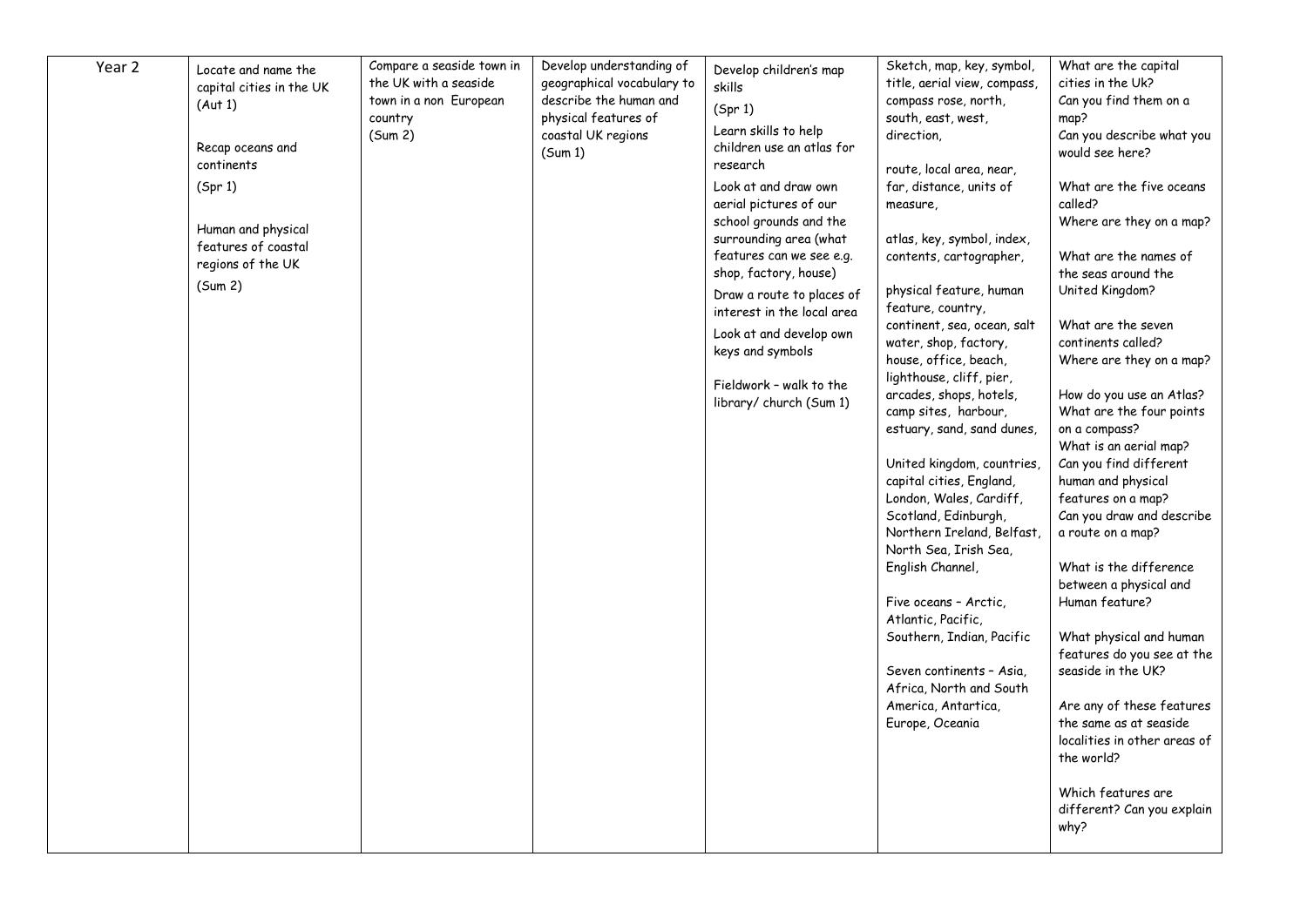| Year 3 | Understand the physical<br>and human geography of<br>Modern Europe (Aut 2)<br>Recap continents and<br>oceans - discuss in<br>relation to Northern and<br>Southern hemisphere<br>What countries are in<br>Europe?<br>Begin to look at some of<br>the capital cities of<br>European countries.<br>Begin to identify and<br>locate some key physical<br>features of Europe | Compare the human and<br>physical geography of<br>London and Paris (Aut 2)<br>Understand the<br>geographical similarities<br>and differences between<br>the human and physical<br>geography in England and<br>France | Roman Britain - examining<br>landscape features that<br>influenced settlement<br>(Spr 1)<br>River study:<br>Understand the journey<br>of the river from the<br>source to the sea (sum 2)<br>Understand the water<br>cycle (sum 2)<br>Find out about the<br>importance of rivers in<br>settlements, travel and<br>farming<br>Investigate bridges,<br>irrigation, and the<br>industrial use of rivers | Locate and create a map<br>of Europe (Aut 2)<br>Examine keys and grid<br>references (Sum 1)<br>Understand how to use a<br>compass (sum 1)<br>Mapping land use (sum 1)<br>Fieldwork - Wolseley<br>Bridge River visit (sum 2)<br>Map and compass skills in<br>the school grounds/<br>orienteering (Sum 1) | Five oceans - Arctic.<br>Atlantic, Pacific,<br>Southern, Indian, Pacific<br>Seven continents - Asia,<br>Africa, North and South<br>America, Antartica,<br>Europe, Oceania<br>Northern hemisphere,<br>southern hemisphere,<br>Rivers:<br>Drainage basin, long<br>profile, cross profile,<br>source, mouth, estuary,<br>tributaries, erosion,<br>deposition, transport,<br>valley, meander,<br>floodplain, river bed, river<br>bank, channel, meander,<br>waterfall, reservoir, coast,<br>mountain, hill<br>Counties, border, county<br>towns<br>Map, OS map, symbols,<br>key, 4 figure grid<br>reference, compass, 8<br>point, | What do we know about<br>rivers?<br>What rivers do you know<br>in the UK?<br>What county are they in?<br>Do any cross counties or<br>countries?<br>What other rivers do you<br>know in the world?<br>How are they similar or<br>different?<br>Can you describe the<br>journey of a river?<br>How can we investigate<br>rivers?<br>What hemisphere is<br>Europe in?<br>What hemisphere are<br>different continents in?<br>Are any in both<br>hemispheres?<br>What countries are in<br>Europe?<br>Can you find them on a<br>map?<br>Can you describe the key<br>physical and human<br>features of a different<br>country in Europe?<br>How is this similar/<br>different to England?<br>How can we use a compass<br>to show us direction?<br>Can you use a compass to<br>follow a simple route?<br>What county is Stone in?<br>Can you name some other<br>counties in England? What |
|--------|-------------------------------------------------------------------------------------------------------------------------------------------------------------------------------------------------------------------------------------------------------------------------------------------------------------------------------------------------------------------------|----------------------------------------------------------------------------------------------------------------------------------------------------------------------------------------------------------------------|-----------------------------------------------------------------------------------------------------------------------------------------------------------------------------------------------------------------------------------------------------------------------------------------------------------------------------------------------------------------------------------------------------|---------------------------------------------------------------------------------------------------------------------------------------------------------------------------------------------------------------------------------------------------------------------------------------------------------|-------------------------------------------------------------------------------------------------------------------------------------------------------------------------------------------------------------------------------------------------------------------------------------------------------------------------------------------------------------------------------------------------------------------------------------------------------------------------------------------------------------------------------------------------------------------------------------------------------------------------------|-----------------------------------------------------------------------------------------------------------------------------------------------------------------------------------------------------------------------------------------------------------------------------------------------------------------------------------------------------------------------------------------------------------------------------------------------------------------------------------------------------------------------------------------------------------------------------------------------------------------------------------------------------------------------------------------------------------------------------------------------------------------------------------------------------------------------------------------------------------------------------------|
|        |                                                                                                                                                                                                                                                                                                                                                                         |                                                                                                                                                                                                                      |                                                                                                                                                                                                                                                                                                                                                                                                     |                                                                                                                                                                                                                                                                                                         |                                                                                                                                                                                                                                                                                                                                                                                                                                                                                                                                                                                                                               | is their county town?<br>Can you use grid<br>references on an OS map<br>to show these?                                                                                                                                                                                                                                                                                                                                                                                                                                                                                                                                                                                                                                                                                                                                                                                            |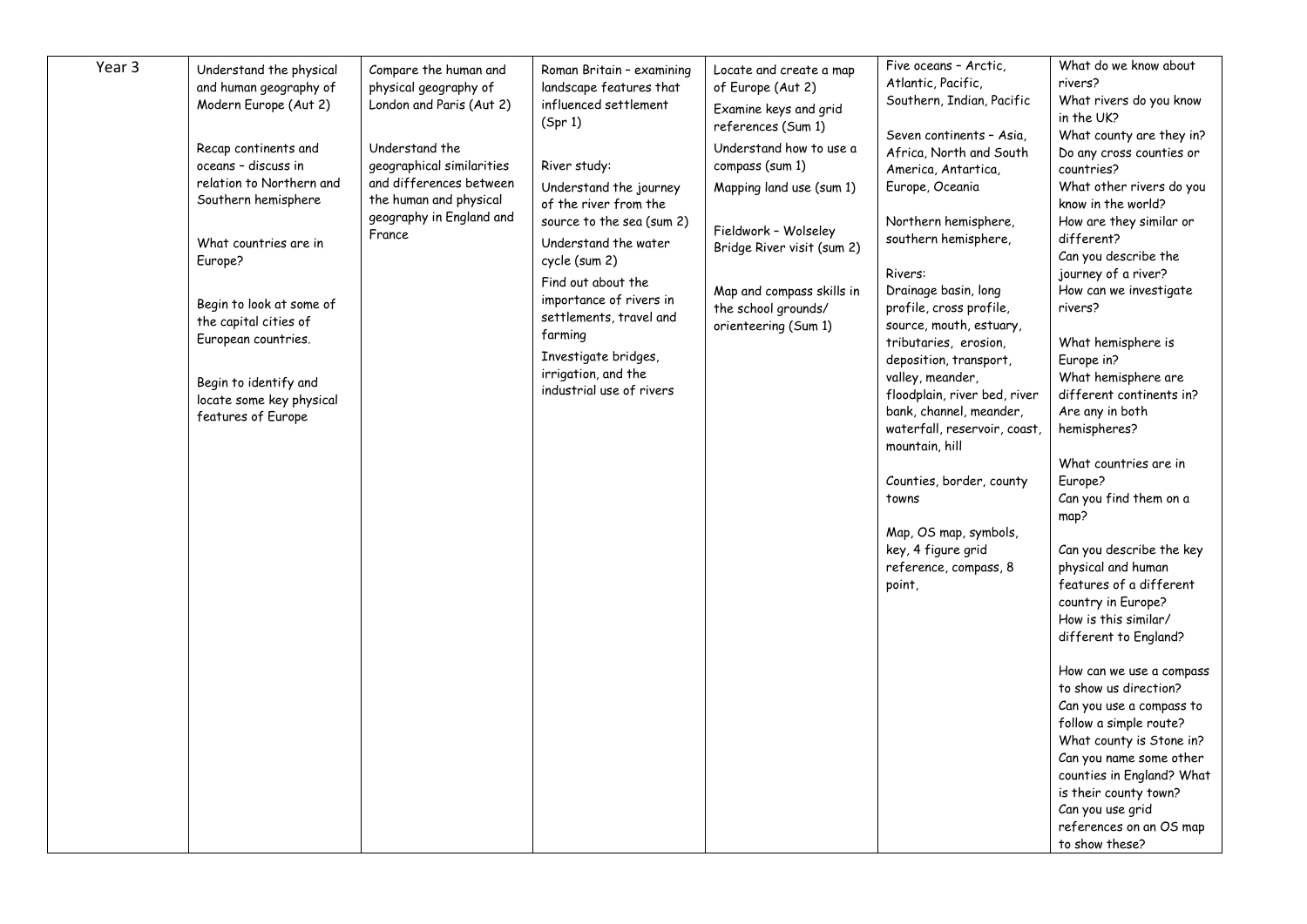| Year 4 | Locate the worlds<br>countries using maps to<br>focus on Europe (Aut 1)<br>Locate the equator, the<br>tropics and cancer and<br>Capricorn (spr 1)<br>Biomes of the world,<br>islands of East Asia,<br>continents and oceans.<br>climate zones, tropic of<br>cancer/ Capricorn<br>(sum 2) | Local study of stone -<br>transport links including<br>canals and railways<br>(Aut 2)<br>Begin to look at regions in<br>Central America (Brazil<br>and Ecuador), West<br>Africa (Nigeria and<br>Ghana) and Asia, through<br>the study of the location<br>and transport of<br>chocolate (Spr 2)<br>Comparison between local<br>area and an area in Kenya<br>(Sum 2) | Looking at human<br>settlements in the UK.<br>What are the physical<br>features in the landscape<br>that make it suitable for<br>a settlement? (spr 1)<br>Biomes of the world,<br>islands of East Asia,<br>continents and oceans.<br>climate zones, tropic of<br>cancer/ Capricorn (sum 2) | Local maps of stone<br>including transport links<br>(Aut 2)<br>Laches wood residential<br>Use of GPS<br>$\sim$<br>Map work -<br>$\sim$<br>orienteering<br>Use of a compass<br>Understanding keys<br>on a map | Five oceans - Arctic,<br>Atlantic, Pacific,<br>Southern, Indian, Pacific<br>Seven continents - Asia,<br>Africa, North and South<br>America, Antartica,<br>Europe, Oceania<br>World, globe, equator,<br>tropics of Cancer and<br>Capricorn, northern<br>hemisphere, southern<br>hemisphere, longitude,<br>latitude,<br>Topography, human and<br>physical features,<br>Biomes - e.g. desert,<br>Tundra, rainforest,<br>grasslands, savanna,<br>forest, woodland tiaga,<br>Climate zones-e.g.<br>tropical, temperate, polar, | What counties did the<br>Vikings visit?<br>How has Stone changed?<br>How do we use canals?<br>What is the difference<br>between a river and a<br>canal?<br>What transport links can<br>you find on a map?<br>What different types of<br>road are there?<br>What makes a good<br>settlement?<br>How do you use a compass<br>to orientate a map<br>correctly?<br>What is a biome?<br>Why are rainforests in<br>their given localities? |
|--------|------------------------------------------------------------------------------------------------------------------------------------------------------------------------------------------------------------------------------------------------------------------------------------------|--------------------------------------------------------------------------------------------------------------------------------------------------------------------------------------------------------------------------------------------------------------------------------------------------------------------------------------------------------------------|--------------------------------------------------------------------------------------------------------------------------------------------------------------------------------------------------------------------------------------------------------------------------------------------|--------------------------------------------------------------------------------------------------------------------------------------------------------------------------------------------------------------|---------------------------------------------------------------------------------------------------------------------------------------------------------------------------------------------------------------------------------------------------------------------------------------------------------------------------------------------------------------------------------------------------------------------------------------------------------------------------------------------------------------------------|--------------------------------------------------------------------------------------------------------------------------------------------------------------------------------------------------------------------------------------------------------------------------------------------------------------------------------------------------------------------------------------------------------------------------------------|
|        |                                                                                                                                                                                                                                                                                          |                                                                                                                                                                                                                                                                                                                                                                    |                                                                                                                                                                                                                                                                                            |                                                                                                                                                                                                              | Mediterranean,<br>Compass, compass points,<br>eight point compass<br>directions,<br>Maps, grid references, 4<br>figure grid reference, 6<br>figure grid references,<br>Field sketch, fieldwork,                                                                                                                                                                                                                                                                                                                           |                                                                                                                                                                                                                                                                                                                                                                                                                                      |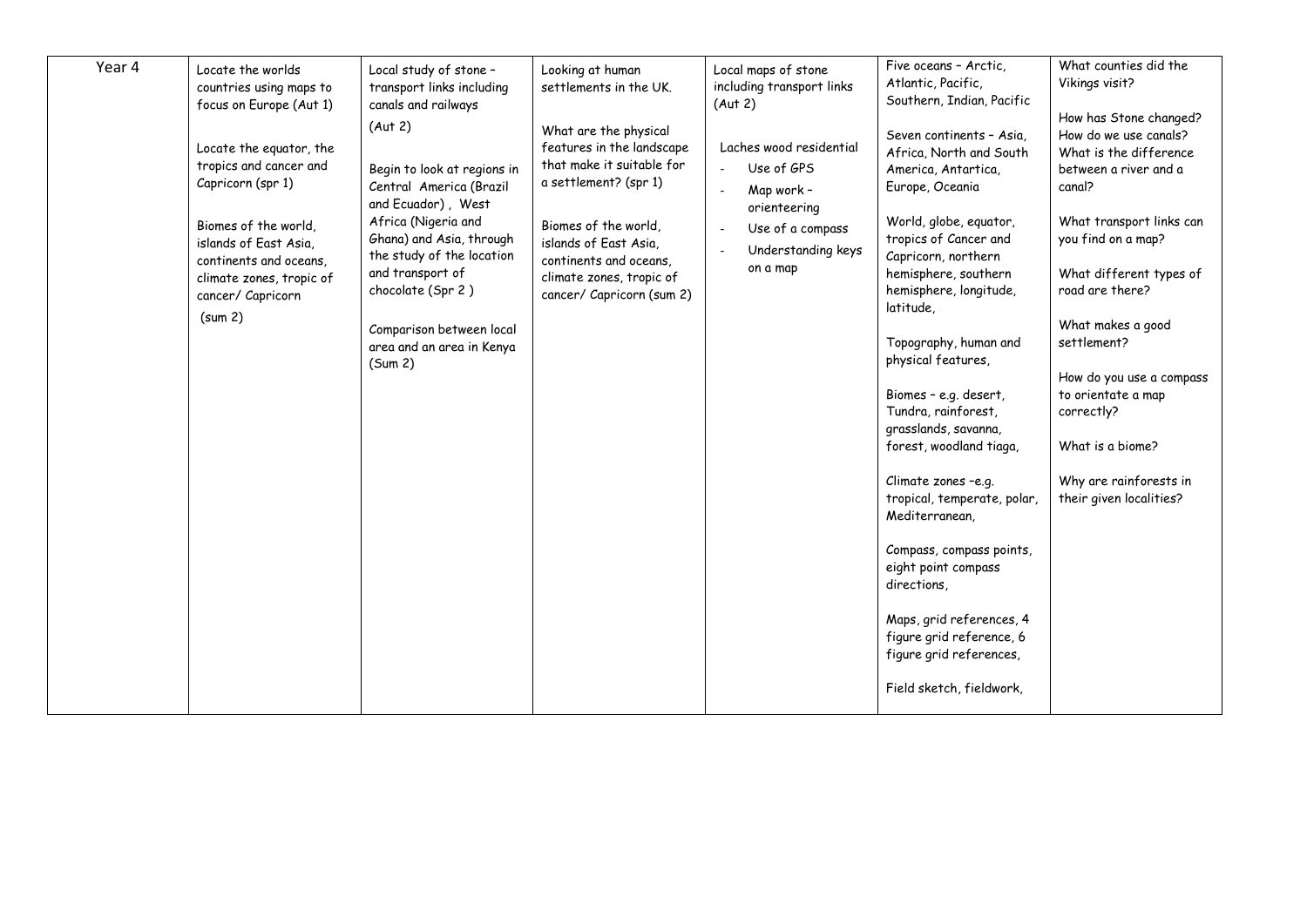| Key Aspects                 | Nursery                                                                                                                                            | <b>Early Years</b>                                                                                                                                                                                                                                                                                                                                                                                                                                                                                                  | Year 1                                                                                                                                                                                                                                                                                                                                                                                                                 | Year 2                                                                                                                                                                                                                                                                                                         |
|-----------------------------|----------------------------------------------------------------------------------------------------------------------------------------------------|---------------------------------------------------------------------------------------------------------------------------------------------------------------------------------------------------------------------------------------------------------------------------------------------------------------------------------------------------------------------------------------------------------------------------------------------------------------------------------------------------------------------|------------------------------------------------------------------------------------------------------------------------------------------------------------------------------------------------------------------------------------------------------------------------------------------------------------------------------------------------------------------------------------------------------------------------|----------------------------------------------------------------------------------------------------------------------------------------------------------------------------------------------------------------------------------------------------------------------------------------------------------------|
| <b>Locational Knowledge</b> | Know that our school/ where we<br>live is in Stone                                                                                                 | Know that where we live is in England,<br>and that England is in the UK                                                                                                                                                                                                                                                                                                                                                                                                                                             | Know that where we live is in<br>Staffordshire, that Staffordshire is<br>in England, and that England is in the                                                                                                                                                                                                                                                                                                        | Name and locate the capital cities of the<br>four countries in the UK                                                                                                                                                                                                                                          |
|                             | Begin to discuss routes and<br>locations e.g in front, behind,                                                                                     | Locate the UK on a map                                                                                                                                                                                                                                                                                                                                                                                                                                                                                              | <b>UK</b>                                                                                                                                                                                                                                                                                                                                                                                                              | Name the seas around the UK                                                                                                                                                                                                                                                                                    |
|                             |                                                                                                                                                    | Begin to understand (through cross<br>curricular learning and stories) that<br>there are other places in the UK and                                                                                                                                                                                                                                                                                                                                                                                                 | Name the 4 countries in the United<br>Kingdom and locate them on a map                                                                                                                                                                                                                                                                                                                                                 | Name the continents of the world and<br>locate them on the world map                                                                                                                                                                                                                                           |
|                             |                                                                                                                                                    | other countries in the world.                                                                                                                                                                                                                                                                                                                                                                                                                                                                                       | Begin to name the capital cities of the<br>four countries in the UK                                                                                                                                                                                                                                                                                                                                                    | Name the world's oceans and locate them<br>on a map                                                                                                                                                                                                                                                            |
|                             |                                                                                                                                                    | With support begin to understand<br>that we can find these a map.                                                                                                                                                                                                                                                                                                                                                                                                                                                   | Name the 7 continents and the 5<br>oceans                                                                                                                                                                                                                                                                                                                                                                              | Use directional language including compass<br>directions to identify a location                                                                                                                                                                                                                                |
|                             |                                                                                                                                                    | Understand and use simple<br>directional and locational language to<br>describe a place or route e.g in front,<br>behind, next too, forwards,<br>backwards                                                                                                                                                                                                                                                                                                                                                          | Locate the equator, North and South<br>Pole on a map and globe<br>Understand and use directional and                                                                                                                                                                                                                                                                                                                   |                                                                                                                                                                                                                                                                                                                |
|                             |                                                                                                                                                    | Begin to name the 7 continents and<br>the 5 oceans                                                                                                                                                                                                                                                                                                                                                                                                                                                                  | locational language to describe a place<br>or route e.g. left, right, half turn,<br>quarter turn, begin to use North, east,<br>South, West                                                                                                                                                                                                                                                                             |                                                                                                                                                                                                                                                                                                                |
| Place Knowledge             | Know that there are different<br>countries in the world and talk<br>about the differences they have<br>experienced or seen in photos<br>e.g. China | Recognise some similarities and<br>differences between life in this<br>country and other countries during<br>topic work<br>e.g. holiday localities<br>explain some similarities and<br>differences between life in this<br>country and life in other countries,<br>drawing on knowledge from stories,<br>non-fiction texts and maps (where<br>appropriate)<br>Recognise some environments that<br>are different to the one in which<br>they live<br>Understand that some places are hot<br>and some places are cold | Understand that some places are hot<br>and some places are cold and begin to<br>name, describe and locate where these<br>areas are on a map (in relation to the<br>equator and the North and South<br>poles)<br>Discuss places outside of my own<br>locality<br>E.g holiday localities, polar regions,<br>Africa<br>Compare other localities to the area<br>where I live and recognise similarities<br>and differences | Compare and contrast our locality with a<br>seaside locality<br>Compare a contrast a UK seaside locality<br>with a seaside locality in a non-European<br>country<br>Recognise, compare and contrast the<br>similarities and differences in physical<br>and human features within these<br>different localities |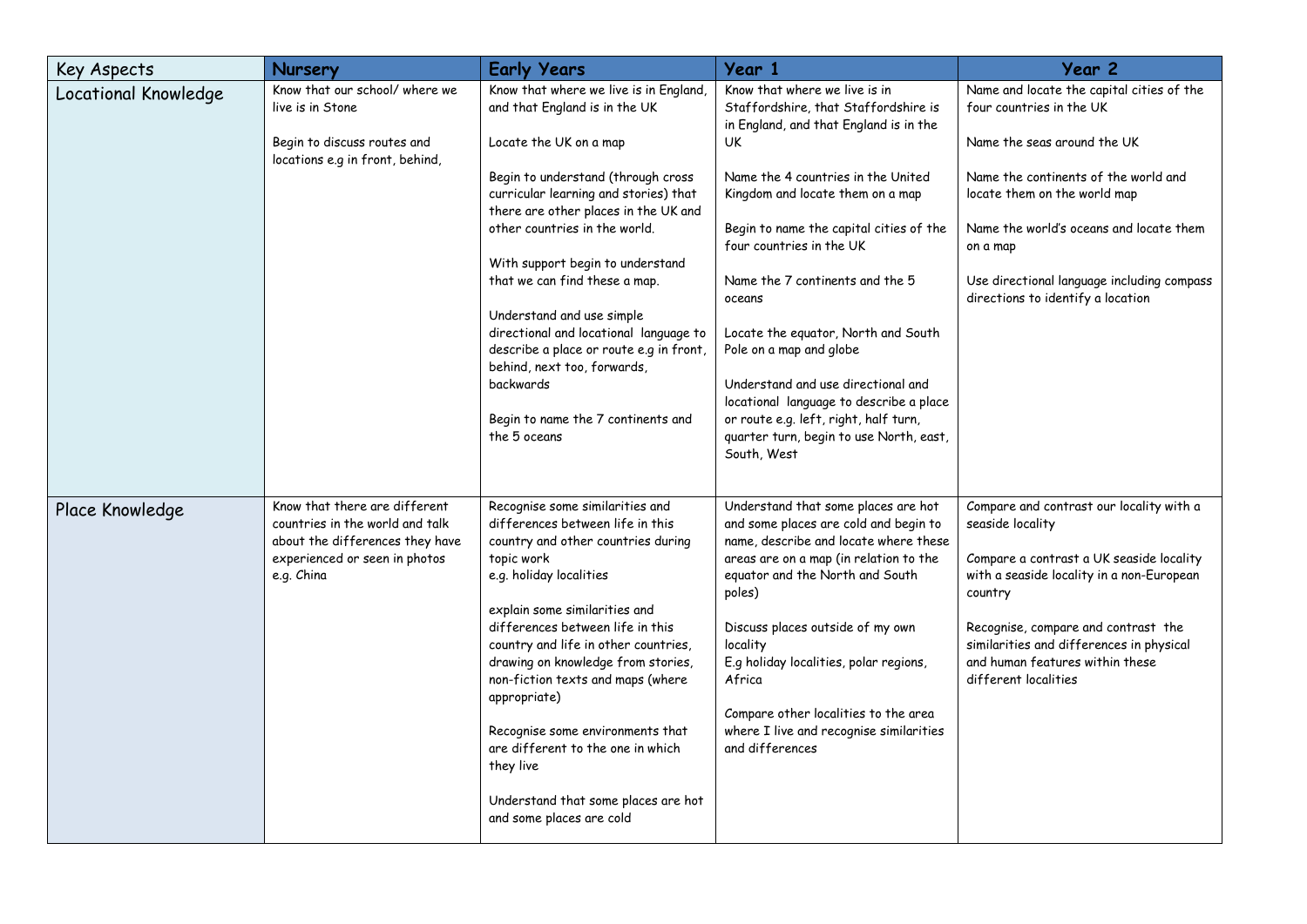| Human and Physical<br>Geography      | Recognise and name different<br>features within our school<br>grounds, e.g. building, wood, field,<br>Be able to identify and describe<br>the weather using simple weather<br>calendar | Recognise that there are different<br>physical and human features in our<br>local environment e.g. train station,<br>church, river, canal, road<br>Begin to understand that there are<br>four seasons in the year and that the | Identify land use around the school<br>and the surrounding areas<br>Identify seasonal changes throughout<br>the year, including how the length of<br>the day changes. | Use key geographical vocabulary to<br>describe a location<br>Recognise if features are human or<br>physical                                                                                                                               |
|--------------------------------------|----------------------------------------------------------------------------------------------------------------------------------------------------------------------------------------|--------------------------------------------------------------------------------------------------------------------------------------------------------------------------------------------------------------------------------|-----------------------------------------------------------------------------------------------------------------------------------------------------------------------|-------------------------------------------------------------------------------------------------------------------------------------------------------------------------------------------------------------------------------------------|
|                                      | Begin to identify simple seasonal<br>changes within the school grounds                                                                                                                 | weather changes with the seasons.<br>Identify simple seasonal changes<br>within the school grounds                                                                                                                             | Name the four seasons and identify<br>their key features                                                                                                              |                                                                                                                                                                                                                                           |
| Geographical skills and<br>fieldwork | Through explore the school<br>building and the school grounds,<br>begin to talk about where things                                                                                     | Look at aerial photographs of local<br>area and identify features.                                                                                                                                                             | Know the 4 main directions on a<br>compass.                                                                                                                           | Carry out geographical fieldwork including<br>a walk in the local area to the<br>church/library?                                                                                                                                          |
|                                      | are and what we do there<br>Describe a familiar route<br>e.g. where I put my coat, how I                                                                                               | Create simple maps of known areas<br>Show and discuss routes on simple<br>maps e.g. what I see on my way to                                                                                                                    | Use aerial photographs to identify key<br>features of our locality and<br>surrounding areas.                                                                          | Draw a map of a locality and use a key to<br>identify human and physical features?                                                                                                                                                        |
|                                      | get to forest school                                                                                                                                                                   | school                                                                                                                                                                                                                         | Identify key human and physical<br>features in my locality.                                                                                                           | Locate places of interest in the local area<br>on a map, and mark out a route to travel<br>to these places.<br>Use an atlas, symbols and key to research<br>locations in the local area, seaside<br>locations in UK and in a non-European |
|                                      |                                                                                                                                                                                        |                                                                                                                                                                                                                                |                                                                                                                                                                       | country                                                                                                                                                                                                                                   |

Ongoing development of knowledge of place

All classrooms have a map and globe which allows any locations that are discussed in any subject area or identified in stories to be located; as such children's knowledge of place is developed over time in real life contexts. Alongside this, children in Yr R to Year 4 have embarked on a 'Journey around the World', where the whole school visit's and learns about the same new country every 4 weeks. This is shared with parents/carers via the school newsletter, and parents/carers are invited to contribute.

|                      | Year 3                                                                                                                               | Year 4                                                                                                                 |
|----------------------|--------------------------------------------------------------------------------------------------------------------------------------|------------------------------------------------------------------------------------------------------------------------|
| Locational Knowledge | Begin to locate different European countries (including Russia) and their<br>capital cities on a map, within an atlas and on a globe | Locate countries around the world on both maps and globes                                                              |
|                      | Use correct geographical words to describe a place and the things that                                                               | Locate key features (human and physical) of the islands of East Asia                                                   |
|                      | happen there                                                                                                                         | Locate Kenya and use geographical knowledge to describe its location in the world                                      |
|                      | Locate the Northern Hemisphere, Southern Hemisphere, equator and<br>tropics and understand their climatic zones.                     | Locate Brazil, Ecuador and other South America, African and Asian countries linked<br>to the chocolate trade/transport |
|                      | Name and locate the continents and oceans of the world                                                                               |                                                                                                                        |
|                      | Name some the rivers of the UK                                                                                                       |                                                                                                                        |
|                      |                                                                                                                                      |                                                                                                                        |